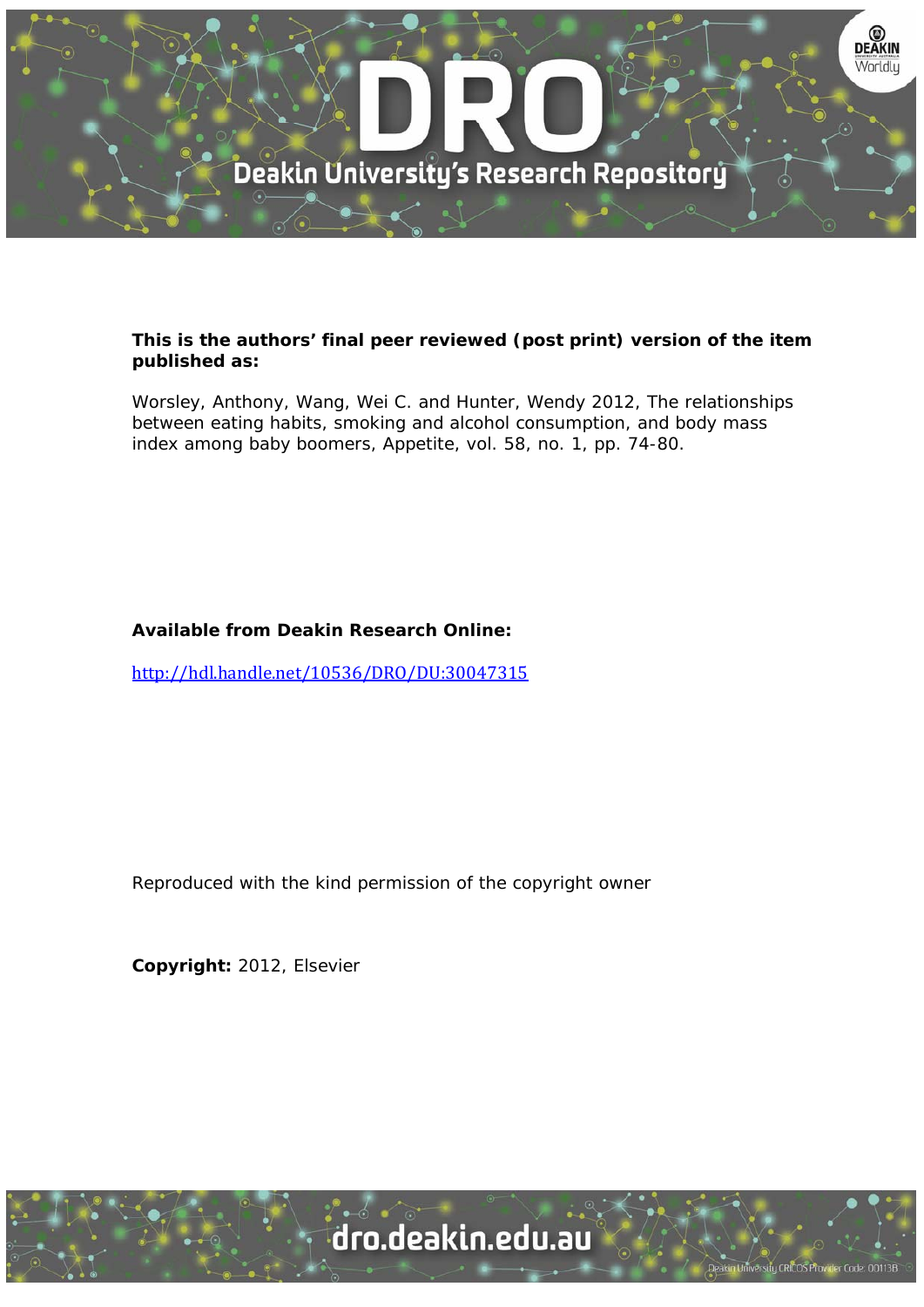Published in Appetite 2012, 58 (1): 74-80

**Title: The relationships between eating habits, smoking and alcohol consumption, and body mass index among baby boomers.** 

Anthony Worsley, Wei Chun Wang and Wendy Hunter

### **ABSTRACT**

**Background:** The purpose of this study was to examine the eating habits of baby boomers and to investigate the relationship of these and other lifestyle habits on their reported body mass indices (BMI).

**Methods:** A questionnaire was administered by mail to a random sample of people aged 40 years and above, drawn from the Electoral Rolls in Victoria, Australia. Part of the questionnaire contained questions about the respondents' eating habits, their smoking status and alcohol use, as well as self reported heights and weights and demographic characteristics.

**Results:** Eight hundred and forty four people (out of 1470) returned usable questionnaires.. Statistically significant differences were found between the eating habits of men and women. Generally, more women snacked on high energy dense foods (e.g., confectionery). More men took larger mouthfuls than women. The eating habits of women appeared to be more formal than men's. Four constructs named: *Unconstrained eating, Traditional eating style, Gulping,* and *Chocolate and junk food* were derived from the eating behaviour literature*.* Structural equation modelling showed that eating behaviour was associated with BMI along with current smoking, ex-smoking status, alcohol consumption, and demographics.

**Conclusions:** Eating habits and other lifestyle behaviours appear to be associated with BMI though in different pathways for men and women.

**Key words:** eating habits, smoking, alcohol, body mass index, baby boomers, survey, Australia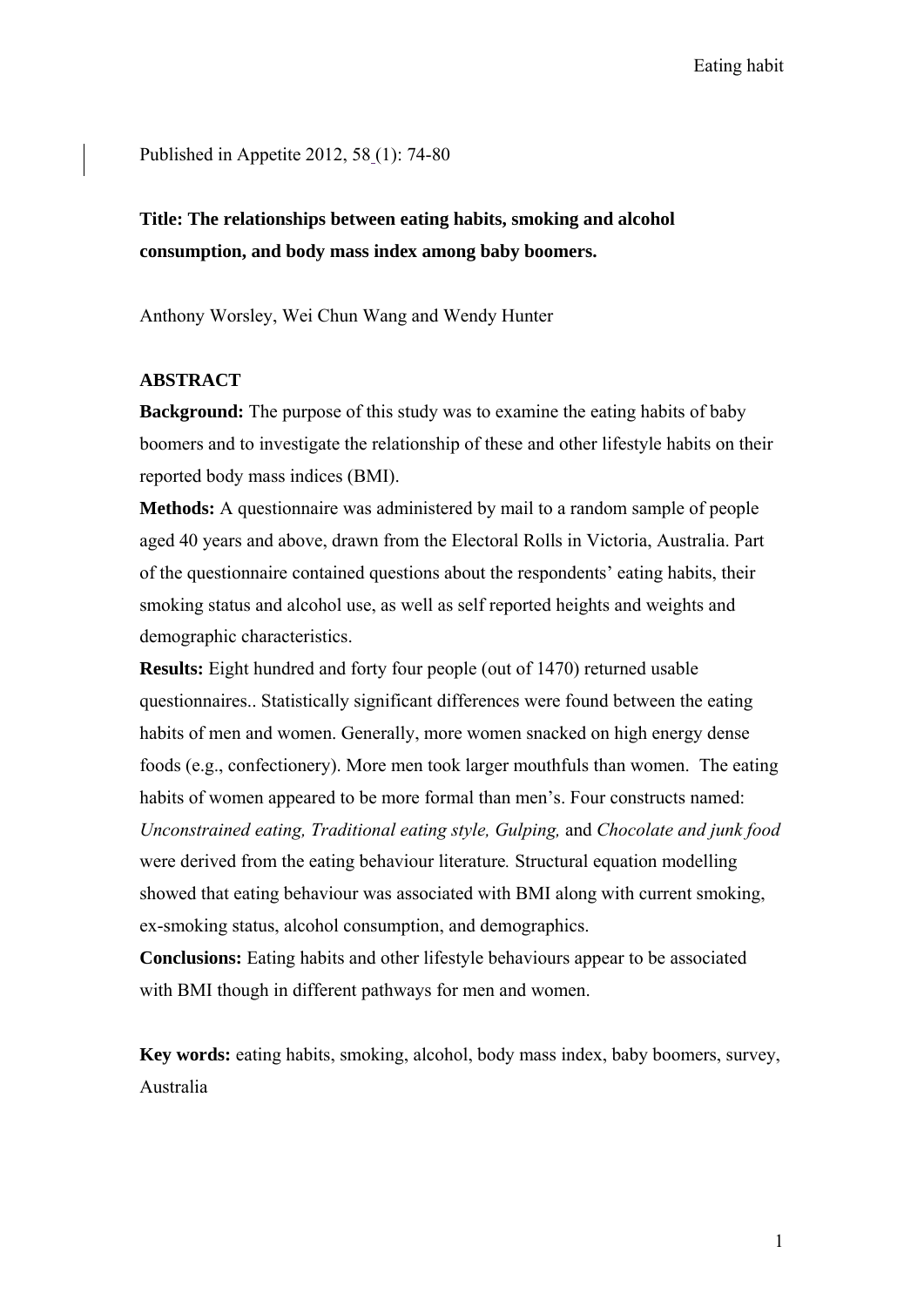### **INTRODUCTION**

It is well recognised that in many countries people born between 1946 and 1964 ("babyboomers") are entering retirement in large numbers (Byles & Flicker, 2002). This has major economic implications as well as potential to change demand for food and health services (Hamilton  $\&$  Hamilton, 2006). It is clear that this group suffer from or are at high risk of, several chronic diseases such as type 2 diabetes, cardiovascular disease and various cancers (AIHW, 2007; Byles & Flicker, 2002). For example, one fifth of Australians between 50 and 60 years either have type 2 diabetes or are pre-diabetic (Barr, Magliano, Zimmet, Polkinghorne, Atkins, Dunstan, Murray, & Shaw, 2006). Concern has been expressed about the impact of rising health care costs on government finances in the coming decades (Productivity commission, 2004). Prevention is now clearly on the health policy agenda (Australian Government Preventative Health Taskforce, 2009), though examples of successful national prevention strategies are rare.

The biomedical risk factors for chronic diseases are well established (Folsom, Wu, Rosamond, Sharrett, & Chambless, 1997). One major risk factor, common to several disease states, which has risen in prevalence is overweight and obesity, defined by the World Health Organization (2000) as BMI of 25-30 (overweight) and over 30 (obese). This factor reaches a high point among the older baby boomers (AIHW, 2004; Rőssner, 2001). Many prevention strategies have been proposed incorporating increases in energy expenditure and/or decreases in energy intakes. However, there have been few examples of successful long term obesity reduction and prevention (Katan, 2009).

Several behavioural lifestyle factors appear to be associated with BMI including smoking status, alcohol use and the use of weight reduction diets.

*Smoking* There is consistent evidence that smoking cessation is associated with increases in body weight (e.g., Hudmon, Gritz, Clayton, & Nisenbaum, 1999; Klesges, Meyers, Klesges, & LaVasque, 1989; Levine, Perkins, & Marcus) and there is strong evidence that BMI and smoking are inversely related (Bovet, Ross, Gervasoni, Mkamba, Mtasiwa, Lengeler, Whiting, & Paccaud, 2002; Klesges, et al.,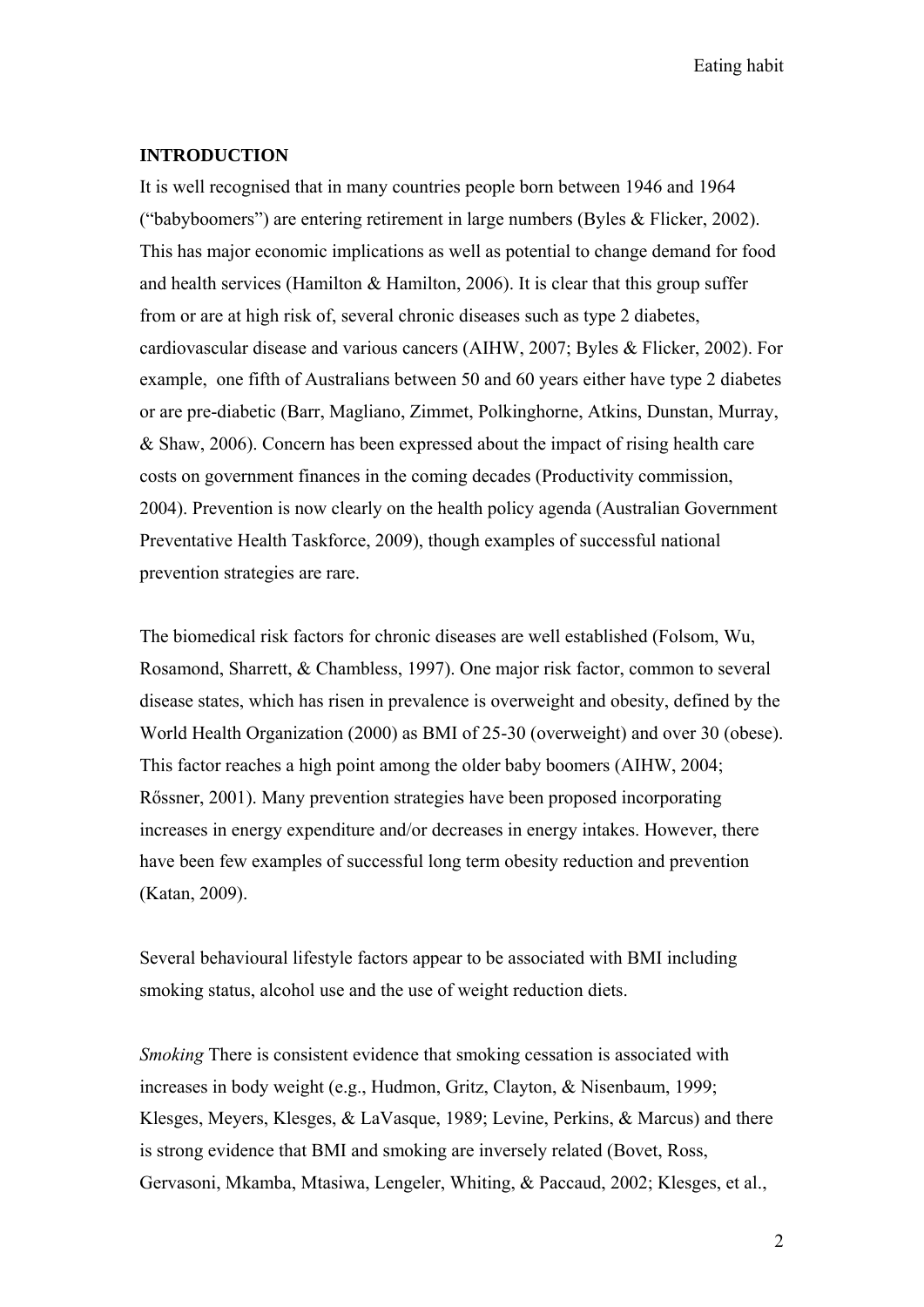1989; Molarius, Seidell, Kuulasmaa, Dobson, & Sans, 1997). However, this relationship may be impacted upon by demographic factors such as educational attainment and sex, for example in North European populations smoking appears to be inversely related to BMI at lower levels of educational attainment but positively related at higher levels (Laaksonen, Rahkonen, & Prättälä, 1998; Molarius, et al., 1997), and in China the inverse relationship has been found only in men (Hou, Jia, Bao, Lu, Jiang, Zuo, Gu, & Xiang, 2008).

*Alcohol consumption* Few studies have examined the relationships between alcohol consumption and BMI. However, despite alcohol's high energy density, alcohol drinkers do not appear to gain weight relative to non drinkers (Jéquier, 1999). Light to moderate drinking may be associated with lower body weight but alcohol abstinence or heavy alcohol consumption seem to be associated with overweight (Colditz, Giovannucci, Rimm, Stampfer, Rosner, Speizer, Gordis, & Willett, 1991; Lukasiewicz, Mennen, Bertrais, Arnault, Preziosi, Galan, & Hercberg, 2005). These relationships appear to be more pronounced among women than men (Breslow & Smothers, 2005; Colditz, et al., 1991; Liu, Serdula, Williamson, Mokdad, & Byers, 1994; Rohrer, Rohland, Denison, & Way, 2005; Williamson, Forman, Binkin, Gentry, Remington, & Trowbridge, 1987). However, Arif and Rohrer's analyses of the Third NHANES suggest that current drinkers had lower odds of obesity than non drinkers. The odds of obesity were lower among those drinking one or two drinks per week and these who drank frequently but who consumed less than five times a week (Arif & Rohrer, 2005).

In relation to food consumption, several observers have suggested that in western countries during the 50 years there has been a shift to fewer forms of social control over eating which has been marked by the rise of eating out of the home (Warde & Martens, 2000) and less formal, more impulsive eating patterns within the home and during the day (e.g., Campbell, Crawford, Jackson, Cashel, Worsley, Gibbons, & Birch, 2002; Strategy Unit, 2008). Such relaxation of social norms combined with aggressive marketing of energy dense nutrient poor foods may be partly responsible for the increasing prevalence of overweight and obesity.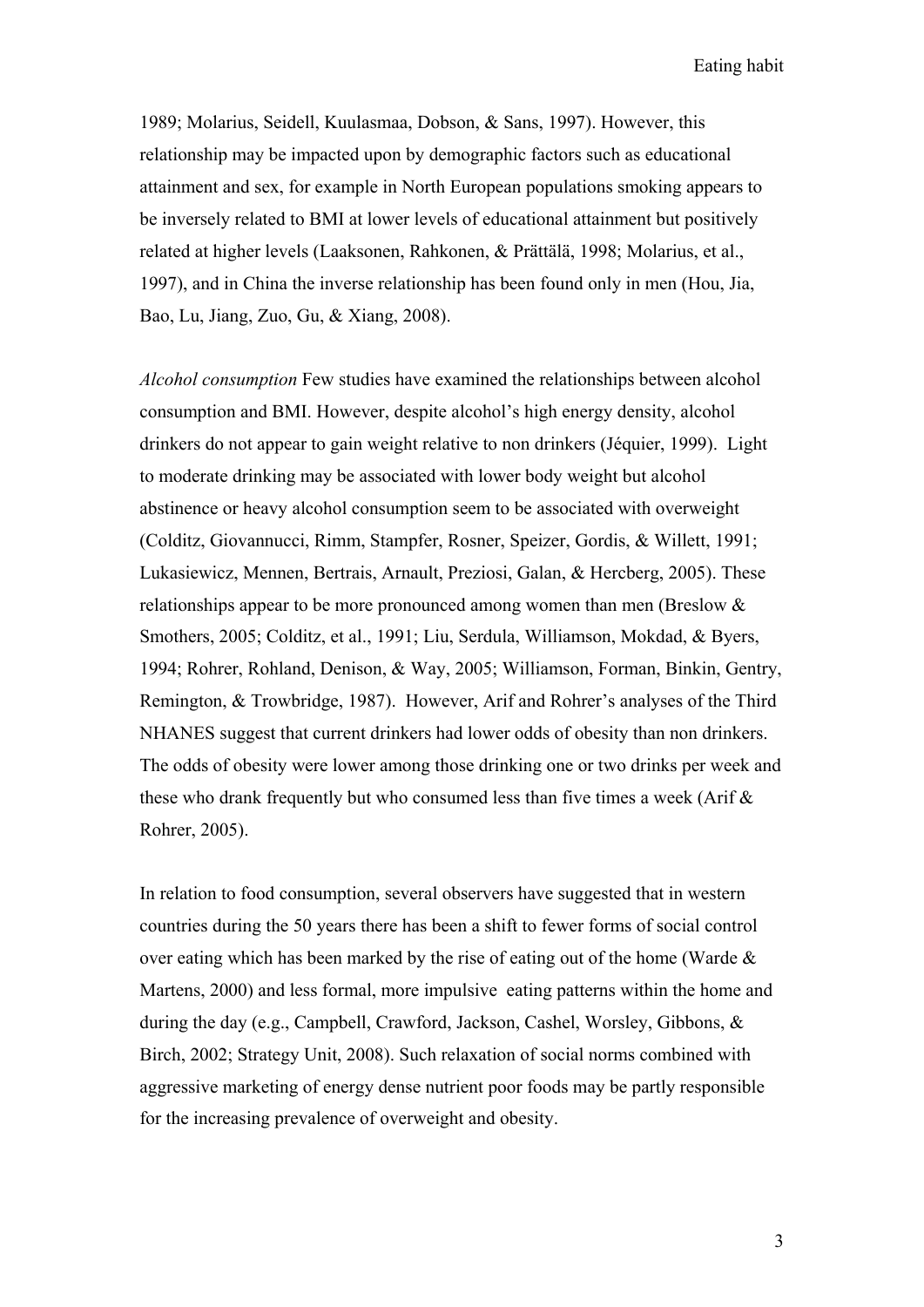Much debate has focussed on possible reductions in the supply of high energy foods and beverages, and much of this has centred on the provision of food label information to consumers (e.g., Grunert & Wills, 2007). The assumption seems to be that over consumption of energy may be reduced through more prudent selection of food products. However, at the behavioural level there is some evidence that eating habits or styles may be more or less obesogenic; timing and speed of eating and dietary restraint and portion size may be important factors.

Several studies, mainly in children, have suggested that size of breakfast may be associated with BMI (Nicklas, Myers, Reger, Beech, & Berenson, 1998; Ortega, Redondo, Lopez-Sobaler, Quintas, Zamora, Andres, & Encinas-Sotillos, 1996; Rampersaud, Pereira, Girard, Adams, & Metzl, 2005; Redondo, Ortega, López-Sobaler, Quintas, & Andrés, 1996; Schlundt, Hill, Sbrocco, Pope-Cordle, & Sharp, 1992). For example a recent study showed that among men (but not women) reported size of breakfast was positively associated with BMI in three separate studies of the same population ten years apart (Kent & Worsley, 2009). Regular breakfast consumption is one of the strategies used by successful long-term weight loss maintainers (Wing & Phelan, 2005). Rushed eating and meal skipping have also been shown to be negatively associated with BMI (Kent & Worsley, 2009). Moreover, dietary restraint and small portion sizes have been shown to be associated with lower BMI (Lejeune, van Aggel-Leijssen, van Baak, & Westerterp-Plantenga; Westerterp-Plantenga, Wijckmans-Duijsens, Verboeket-van de Venne, de Graaf, van het Hof, & Weststrate, 1998).

Most of the evidence to date relates to small scale studies. However, two groups have examined eating styles in larger population groups. In several studies in England and Germany, Booth (1999) showed that cultural eating practices which encouraged the consumption of low energy drinks between meals and reduced-fat foods were associated with lower BMI. In an American population representative panel study, Kruger, Michels Blanck, and Gillespie (2008) showed that successful weight loss maintainers were less likely to eat at fast food restaurants but more likely to consume five or more servings fruit and vegetable servings per day and perform more than 150 minutes of physical activity each week.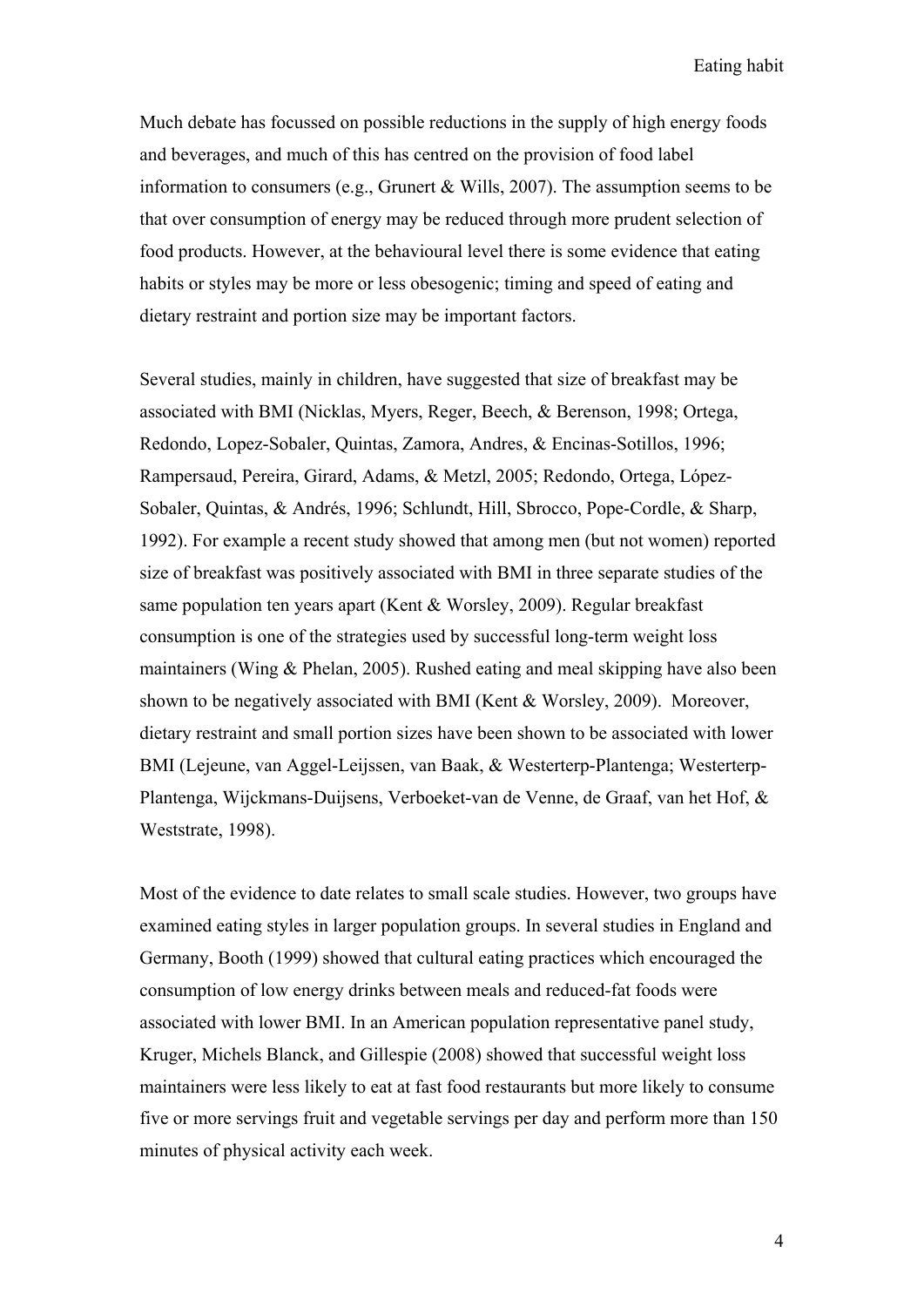In summary there is evidence that a number of eating behaviours such as meal skipping, rushing and portion size, as well as food and beverage content and smoking status, may predispose people to overweight and obesity. Clearly, if specific behavioural patterns can be identified then there may be opportunities for behavioural interventions. The second survey of a series of three surveys of baby boomers enabled the relationships between eating styles and body mass indices to be examined at the population level.

#### **METHODS**

### **Sample and survey administration**

Data for the following analyses came from the second baby boomer survey. This was based on a random sample of 844 Victorians over 40 years of age, drawn from the Electoral Rolls (on which registration is compulsory), Victoria, Australia. The survey was administered by mail to 1470 adults; an introductory letter was sent followed by the questionnaire and cover letter a week later. A reminder letter (or letter of thanks) was sent two weeks later followed by a replacement questionnaire to non respondents two weeks after. The formatting and administrative procedures were based on Dillman's recommendations (Dillman, 2009). Ethics permission was granted by the Deakin University Human Ethics Committee.

The questionnaire was constructed in several sections dealing with shopping and food preparation habits, expectations of frequency of healthy food consumption, frequency of food consumption, personal values, smoking, alcohol and weight control habits, demographic characteristics and eating habits. This last set of items (detailed in Table 1) is reported here. The question asked *About how often do you do the following things?* Then followed a list of 31novel items, derived in part from our previous qualitative work (Hunter, Wang, & Worsley, 2007) as well as from other sources which provided examples of daily eating patterns, particularly relating to examples of energy dense, nutrient poor foods and "informal" eating habits (e.g., the Health Styles Survey (Kruger, et al., 2008); breakfast and meal skipping (Kent & Worsley, 2009); adherence to rules about eating (Campbell, et al., 2002); temporally unrestrained eating (Strategy Unit, 2008). Each item had a five point response scale (from *Never* 0 to *Always* 4).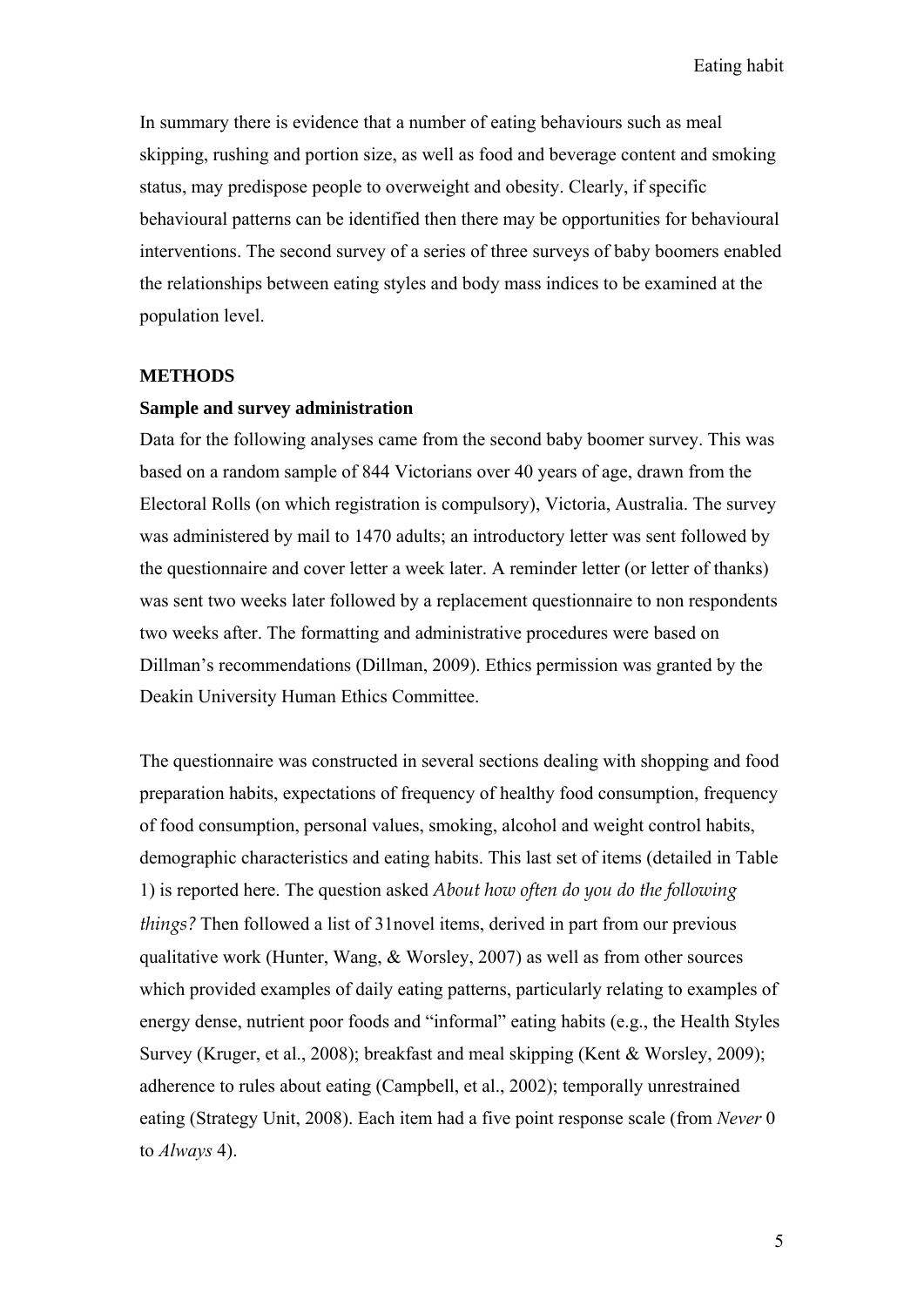Respondents were also asked to provide details of their height and weight. This information was converted into metric units (cm and kg) from which the body mass index of each respondent was calculated. Several studies have shown that selfreported weights and heights are valid indices in population studies (e.g., Bolton-Smith, Woodward, Tunstall-Pedoe, & Morrison, 2000; Spencer, Appleby, Davey, & Key, 2002; Venn, Thomson, Schmidt, Cleland, Curry, Gennat, & Dwyer, 2007).

#### **Data Analysis**

SPSS 17 (SPSS, 2008) and Mplus 5.2 (Muthén & Muthén, 2007) were used for the data analyses. The raw data were inspected via logical checks, and where necessary, edited. Descriptive statistics including percentages and chi-square tests were conducted to summarise the men and women's responses and to compare the eating behaviours between gender groups. For the chi-square tests, the response scales were aggregated so that 0 and 1 became 1 (*never* or *rarely*), 2 remained as 2 (*sometimes*) and 3 and 4 became 3 (*always*). Comparisons of the items between the sexes and the values of Cronbach's alpha for each constructs are shown in Table 2.

Multiple group structural equation modelling (SEM) was employed to test the hypotheses. The robust Maximum likelihood (MLR) estimation was used in the current analyses, which is robust to non-normality of the data. Model evaluations were examined by chi-square statistics and accompanying significance tests. Goodness-of-fit indices reported are the Standardized Root Mean Square Residual (SRMR), Root Mean Square Error of Approximation (RMSEA), Tucker-Lewis index (TLI), and Comparative fit index (CFI) (Marsh, Kit-Tai, & Zhonglin, 2004). When the models were considered to fit the data well, the following criteria were met:  $\chi^2$ probability  $p > 0.05$ , SRMR<  $0.05$ , RMESA<  $0.05$ , TLI $> 0.95$ , and CFI $> 0.95$ .

Scale scores were derived by parcelling the items measuring the same sub-construct. Once composite variables have been computed through the item parcelling method (Kishton & Widaman, 1994; Nasser & Takahashi, 2003), it is possible to fix both the regression coefficients, which reflect the regression of each composite variable on its latent variable, and the measurement error variances associated with each composite variable via the formulae provided by Munck (Munck, 1979). Using Munck's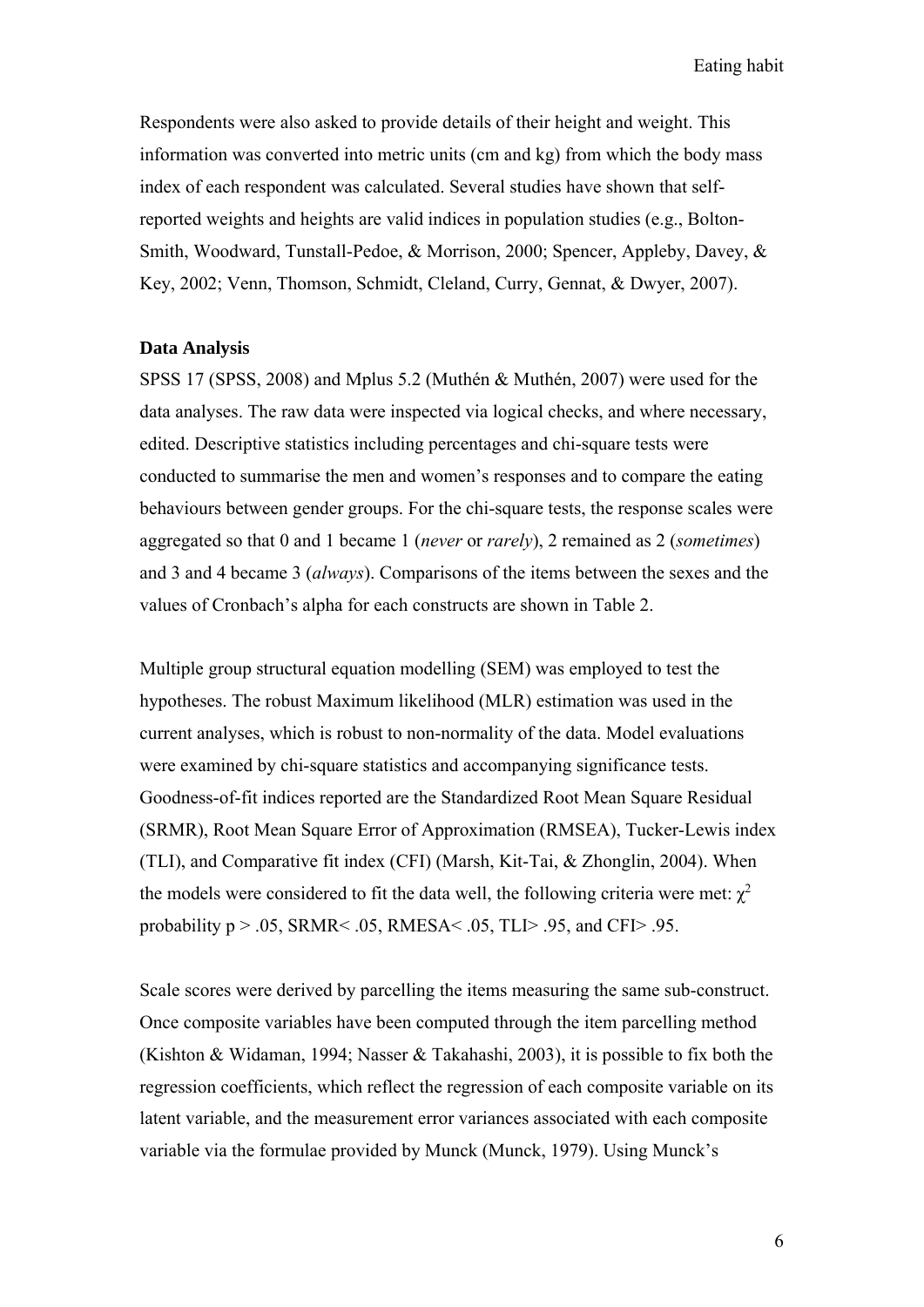formula, regression coefficients can be derived from  $SD\sqrt{\alpha}$  and error variances from SD<sup>2</sup> (1 –  $\alpha$ ). Both fixed values can be used for single indicator construct in the structural equation model.

The predictor variables included in these analyses were the demographic variables: age, education, marital status, family income, current and ex-smoke status, and the number of glass of alcohol consumed in a week. The composite variables were the single indicator latent variables of eating behaviours: unconstrained eating, traditional eating style, gulping, and chocolate and junk food. The outcome variable was BMI derived from self-reported body weight and height. This structural model was estimated simultaneously between male and female participants.

#### **RESULTS**

The sample appears to be quite representative of older Australians. However, there were more women in the sample than the general population (Australian Bureau of Statistics, 2006) and tertiary educated were over represented (25% in the general population versus 34% in the sample). Marital status and household income were similar to the general population (Victorian median household income ranged between approximately \$41.600 to \$55,600 depending on region (Department of Planning and Community Development, 2007)) and approximately 74% of adults are in married or de facto relationships (Australian Bureau of Statistics, 2006). The prevalence of current smoking was similar to the over 50 year population of Victoria (11.9%) (Germain, Wakefield, & Durkin, 2008), the proportion of ex-smokers was high, 34% compared to 26% of the general population (Australian Institute of Health and Welfare, 2005) as was the proportion of non drinkers (31% nominate themselves as non drinkers compare to 16% of the general population) (Australian Institute of Health and Welfare, 2005) but this might be expected in this older group which is at greater risk of chronic disease than the younger population (Barr, et al., 2006).

The items in Table 2 are presented according to the eating behaviour constructs derived from the exploratory factor analyses. Inspections of the percentages suggest that the most frequently reported activities were: sitting with other family members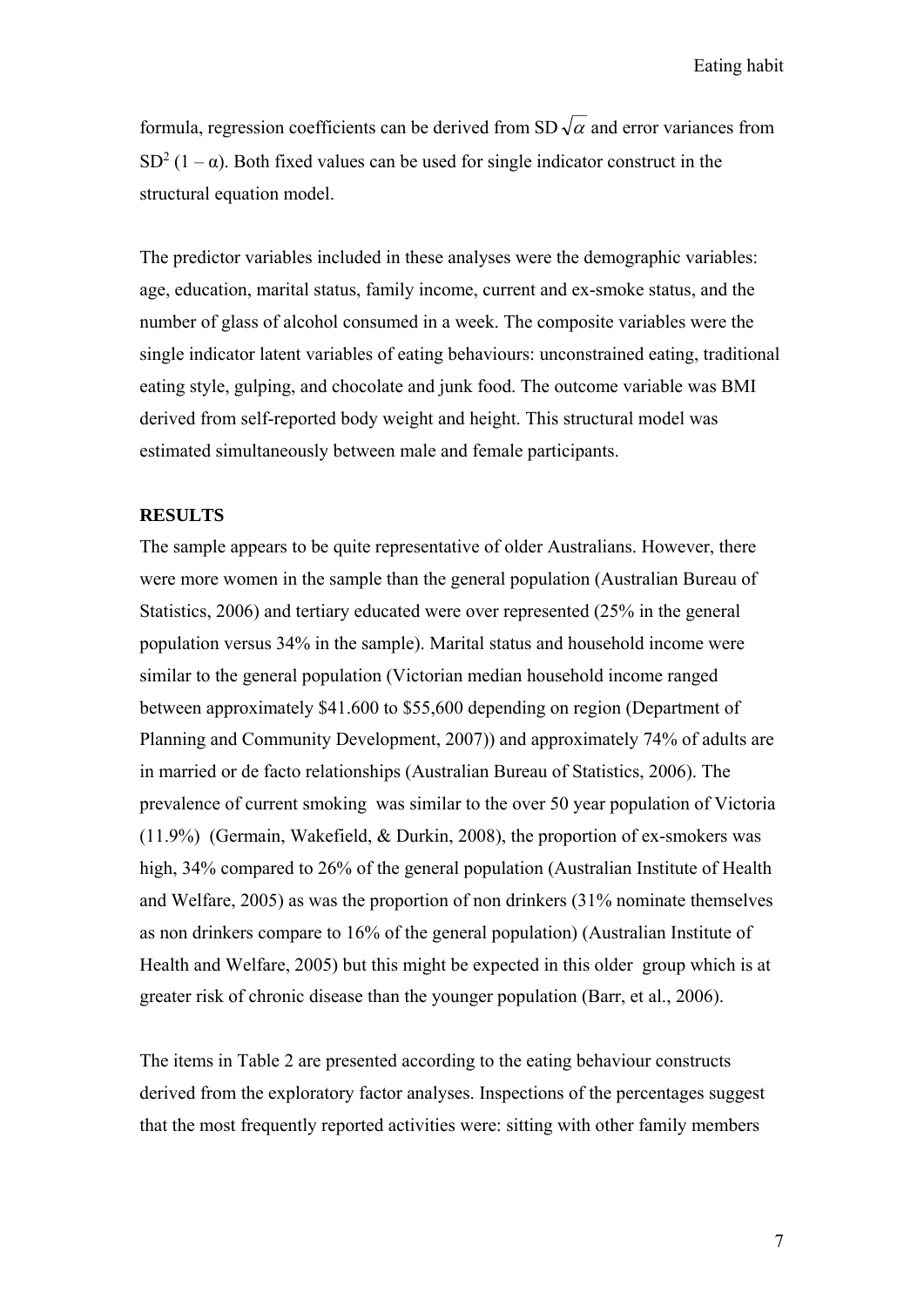for the evening meal; sitting down for breakfast; eating at the table; eating what everyone else eats; and sitting down for lunch (for 20-30 minutes).

The least frequently reported activities were: eating whilst driving the car; eat chips and crisps; skip meals; eating food in public areas; having different meals/foods from the rest of the household; eating ice cream; and eating lots of chocolate.

There were six statistically significant differences between men and women ( $p < .05$ ) or 0.01; Table 2). More men reported they often ate food with their fingers and took big mouthfuls. In contrast, more women reported they often ate by themselves; ate at the table; made tea with tea-leaves; and ate confectionery.

The fit statistics derived from the multiple group SEM analysis suggested that the proposed model fit well for both male and female populations, as indicated by non significant chi-square statistics,  $\chi$ 2 (29) = 33.22, *p* = .27. The other fit indices were all in the desired range: CFI = .99, TLI = .98, RMSEA = .02 (.00, .04), and SRMR = .02. Therefore, it can be concluded that personal demographics, eating behaviours, and BMI were associated across gender.

Figure 1 illustrates the structural equation model with the standardized parameter estimates for male and female participants. The predictor variables accounted for higher amounts of variance of BMI among men (20.6%) than women (16.5%). However, quite different path ways were found between the predictors and BMI in each sex.

Among men, unconstrained eating was positively associated with levels of education but negatively related to age and traditional eating style. Traditional eating style was positively linked to age, education, and marriage while consumption of chocolate and junk food was inversely related to age but positively associated with marriage. Gulping was positively related to unconstrained eating, income, and consumption of chocolate and junk food but negatively associated with education and smoking. Being ex-smoker and gulping were positively associated with BMI.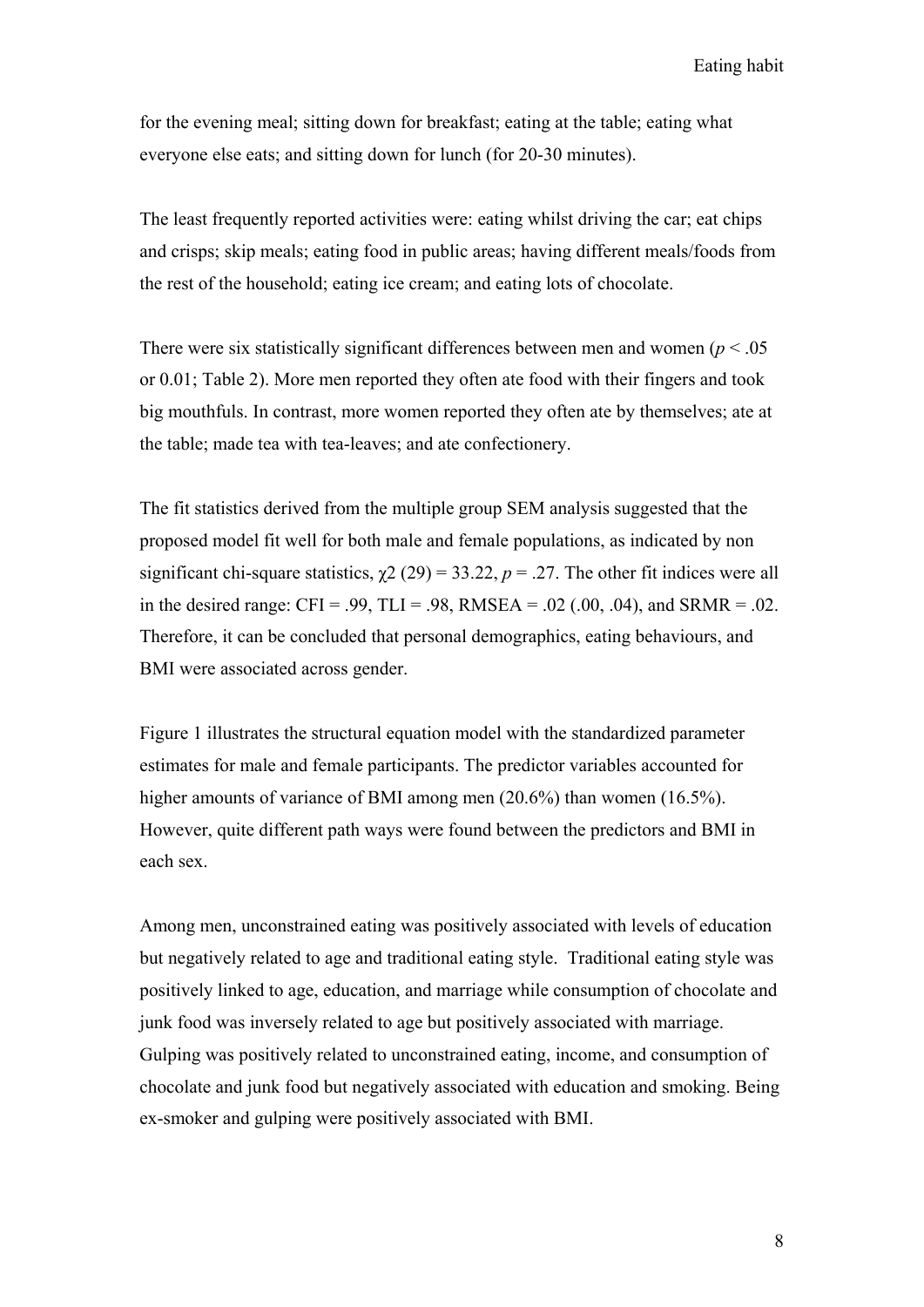Among women, unconstrained eating was inversely related to age and traditional eating style but positively associated with consumption of chocolate and junk food. Traditional eating style was positively linked to age, marriage, and the number of glasses of alcohol consumed weekly but negatively related to smoking and exsmoking. Gulping was inversely related to traditional eating style and smoking but positively associated with marriage. Consumption of chocolate and junk food was negatively related to age and the number of glasses of alcohol consumed per week. BMI was positively associated with unconstrained eating, age, and consumption of chocolate and junk food but inversely related to current smoking.

#### **DISCUSSION**

Inspection of the most frequent and least frequent behaviours (Table 2) suggests that most respondents sat with other family members for the evening meal; sat down for breakfast; ate at the table; ate what everyone else ate; and sat down for lunch (for 20- 30 minutes). This "restrained", socially desirable picture, has been observed before in relation to reported food consumption (Hebert, et al., 2008). Nevertheless, the findings suggest that this sample did admit to a range of less than desirable behaviours. For example, whilst 84.2% reported they rarely or sometimes ate meals on their knee not at the table, 15.8% indicated they often did, whilst 26% reported they often didn't watch the TV during main meals, 74% indicated they did often.

*Smoking and drinking* The prevalence of current smoking (11%) was lower than that of the general Australian population (19%) (Australian Institute of Health and Welfare, 2005), which is consistent with the older mean age of this sample and the greater prevalence of smoking among young adults. The substantial percentage of exsmokers (34%) is also consistent with the greater health interests (Villablanca, McDonald, & Rutledge, 2000) of older people and with their successful attempts to quit smoking (Germain, et al., 2008). Similarly the finding that the sample was composed of more non (current) alcohol drinkers than the general population is also consistent with the greater age of the sample.

The observed difference between the sexes' eating behaviours (Table 2) confirms previous reports that more men appeared to take larger portions (Rangan, Schindeler, Hector, & Gill, 2009). However, some differences (e.g., ice cream, chips and crisps, and eating what everyone else eats) (Povey, Conner, Sparks, James, & Shepherd,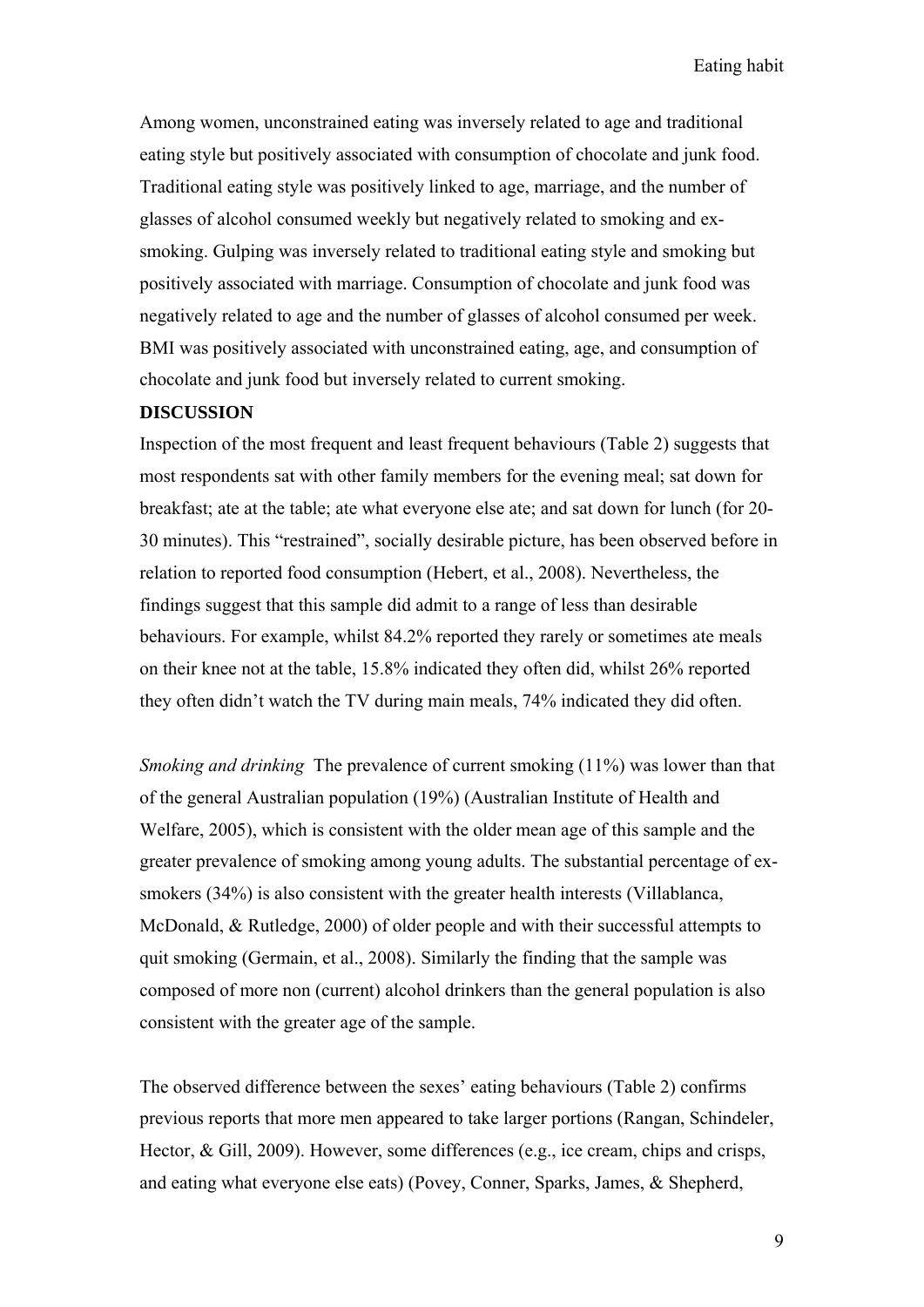1998) were not significant between men and women in the present study. And the other eating behaviours were not compared in the previous literature (e.g., ate food with fingers, ate at the table, and ate by themselves).

The four eating constructs comprised by the responses to the 31 items (*unconstrained eating, traditional eating style, gulping, chocolate and junk food)* reflected our original intention to index common daily behaviours in a general population which were likely to be related to overweight and obesity. Conceptually, *unconstrained eating* appears similar to Messick and Stunkards' (1985) "disinhibition", *traditional eating style* emphases some aspects of eating etiquette (Warde & Martens, 2000) and dietary restraint, *gulping* - rushed eating of large mouthfuls which again may be related to disinhibition or the absence of restraint, and *chocolate and junk food* represents a set of energy dense, nutrient poor foods. We believe the present findings merely hint at the complexity of eating in natural settings – the current taxonomy is tentative and requires much more development if the general population's eating styles are to be fully described.

Whilst these constructs appear to have certain levels of predictive validity in the SEM they should be treated cautiously as further validation is required. Nevertheless, they do appear to representative some common behaviours to be found in non clinical populations.

## *The relationships between demographics, eating behaviours, and BMI*

This study extends the evidence linking between demographics, eating behaviours and BMI to a broader set of associations. Because of the use of a continuous index of body weight rather than the categorical body weight assessment used by Kruger et al (2008) it was possible to provide more precise estimates of the behavioural associations of BMI. These clearly show than different behavioural habits impinge on BMI in men and women; our findings suggest that BMI may have a different behavioural basis among men and women. The amounts of variance in BMI accounted for by the behaviours (20.6% for men and 16.5% for women) may appear to be modest but behaviours are likely to have only limited influence on BMI. Other factors such as socioeconomic status, emotional state, and genetic disposition are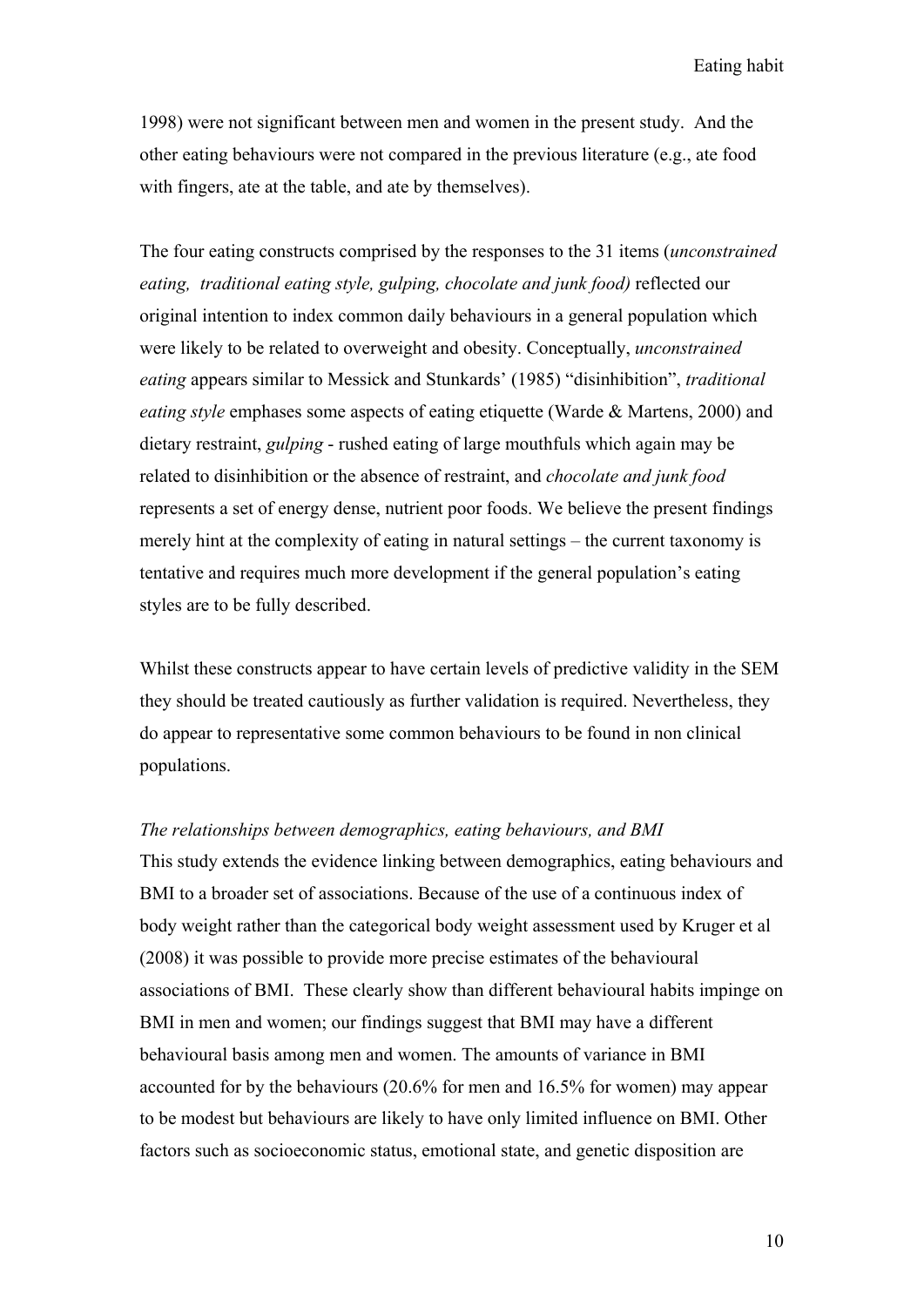recognised, strong influences (Bouchard & Pérusse, 1993; Ganley, 1989; Sobal & Stunkard, 1989).

Behaviours, however, may be more amenable to change than these other factors; the problem to date has been the identification of likely behavioural antecedents. These findings suggest several behavioural habits which might be modified (and tested) in future intervention studies.

Among men, one key predictor of BMI in our study was being an ex-smoker. Exsmokers were more likely to be overweight than never smokers or current smokers. This implies that smoking has some lasting effect beyond the immediate pharmacological effects of tobacco. One possibility is that smoking is associated with particular dietary habits (and smoking was negatively related to gulping for both genders and to traditional eating style and BMI for women). So although men may give up smoking, they may retain their associated (high energy) dietary habits. Other possibilities which have been raised include the view that smoking permanently alters receptors on neurones which modulate appetite (Himmi, Brahiti, Perrin, & Orsini, 1993). Clearly, further confirmation of our finding is required, ideally in the form of a cohort or similar powerful research design.

A secondary predictor among men was gulping which was inversely associated with their levels of education. This may relate to lack of dietary restraint (Westerterp-Plantenga, et al., 1998) and to less postponement of gratification and investment in the future which has been claimed to be a benefit of education (Davies, 2000; Ippolito, 2003).

For women, a broader mix of eating habits influenced BMI status. The positive influence of unconstrained eating, being on a weight control diet (which has been shown to be obesogenic (Malik & Hu, 2007)), eating chocolate and junk food is consistent with the view that higher energy intakes and sedentary lifestyles dispose towards overweight and obesity (Swinburn & Egger, 2002).

The results showed that for both genders age affected the types of behaviours associated with BMI. Generally the eating styles of the respondents became more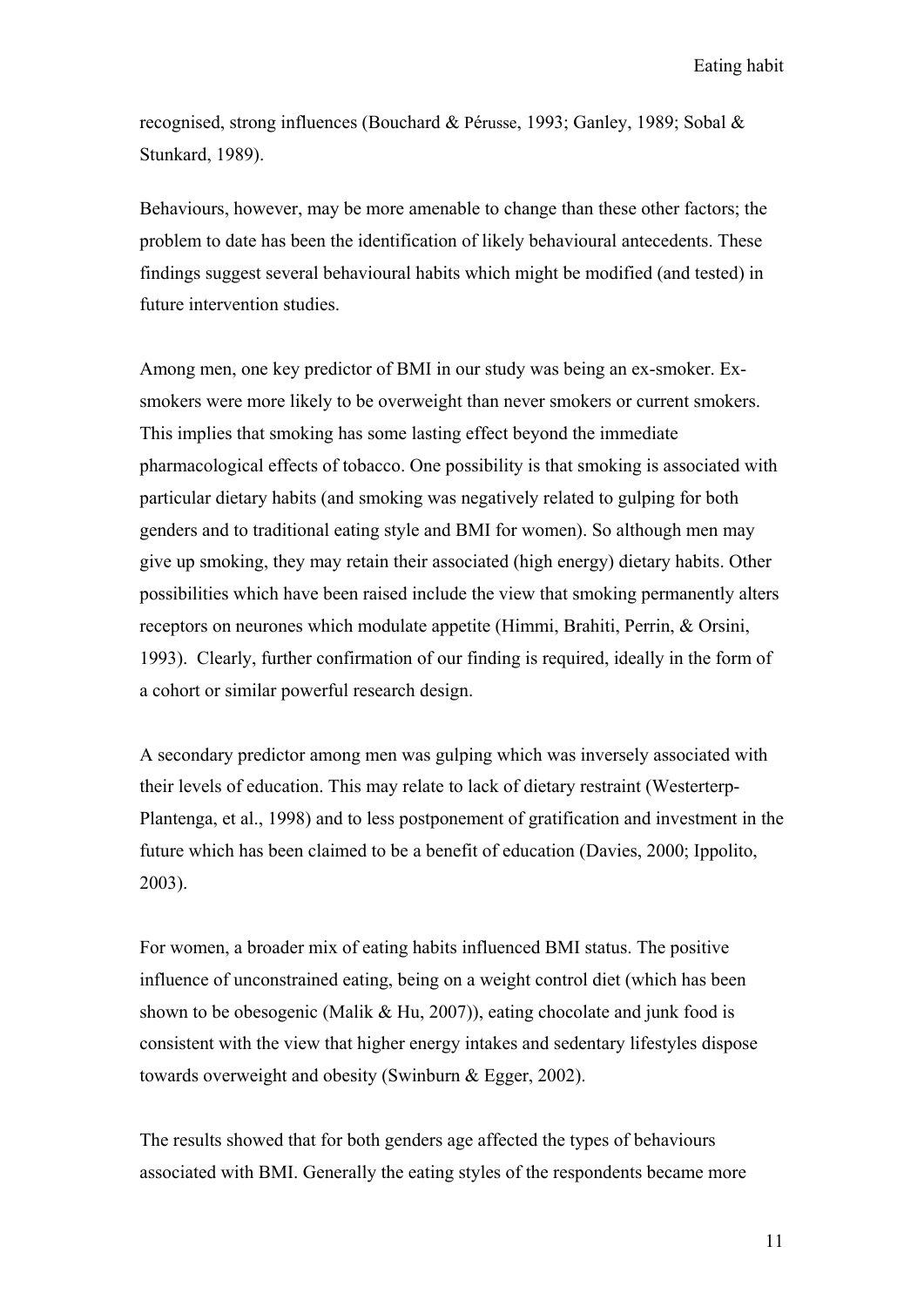formal as they aged. This may be because older people were more exposed to social norms which emphasised "manners" during their childhood and youth (Warde & Martens, 2000) and also because of the conflicting time demands which the younger age people experience, many of whom belong to dual career families with young children and sometimes with care responsibilities for their parents (Pocock, 2005). The informalization of eating behaviours has been observed in earlier studies, for example in the UK, meal eating spread from three or four meal times in 1961 to fairly constant "grazing" through the day in 2001 (UK Cabinet Office, 2008). Snacking on chocolate and junk food may reflect how younger baby boomers cope with the competing demands of busy lives such as full time work, primary care of children and for some, the care of ageing parents too. (Pocock, 2005). However, these are post hoc suppositions which require confirmation and further examination.

There was a negative association of frequency of alcohol drinking and consumption of chocolate and junk food among women. Since alcohol and chocolate/junk food are all energy dense it might be expected that the more frequent the consumption of alcohol, the less consumption of chocolate/junk food. Again, this finding requires further examination.

BMI in both sexes appears to have been associated more strongly with behavioural variables than with demographic variables. Further studies are needed to examine the likely causal role of all these predictors; it may be that BMI is less related to demographics, than to cultural factors and belief systems which appear to influence food consumption (Wang, Worsley, & Cunningham, 2008; Worsley & Skrzypiec, 1998).

## **CONCLUSION**

Eating styles vary among baby boomer men and women. Together with smoking, exsmoking status and frequency of alcohol drinking they are significantly associated with reported BMI. Further investigation is required particularly the effects of manipulation of eating behaviours on weight status.

## **ACKNOWLEDGEMENTS**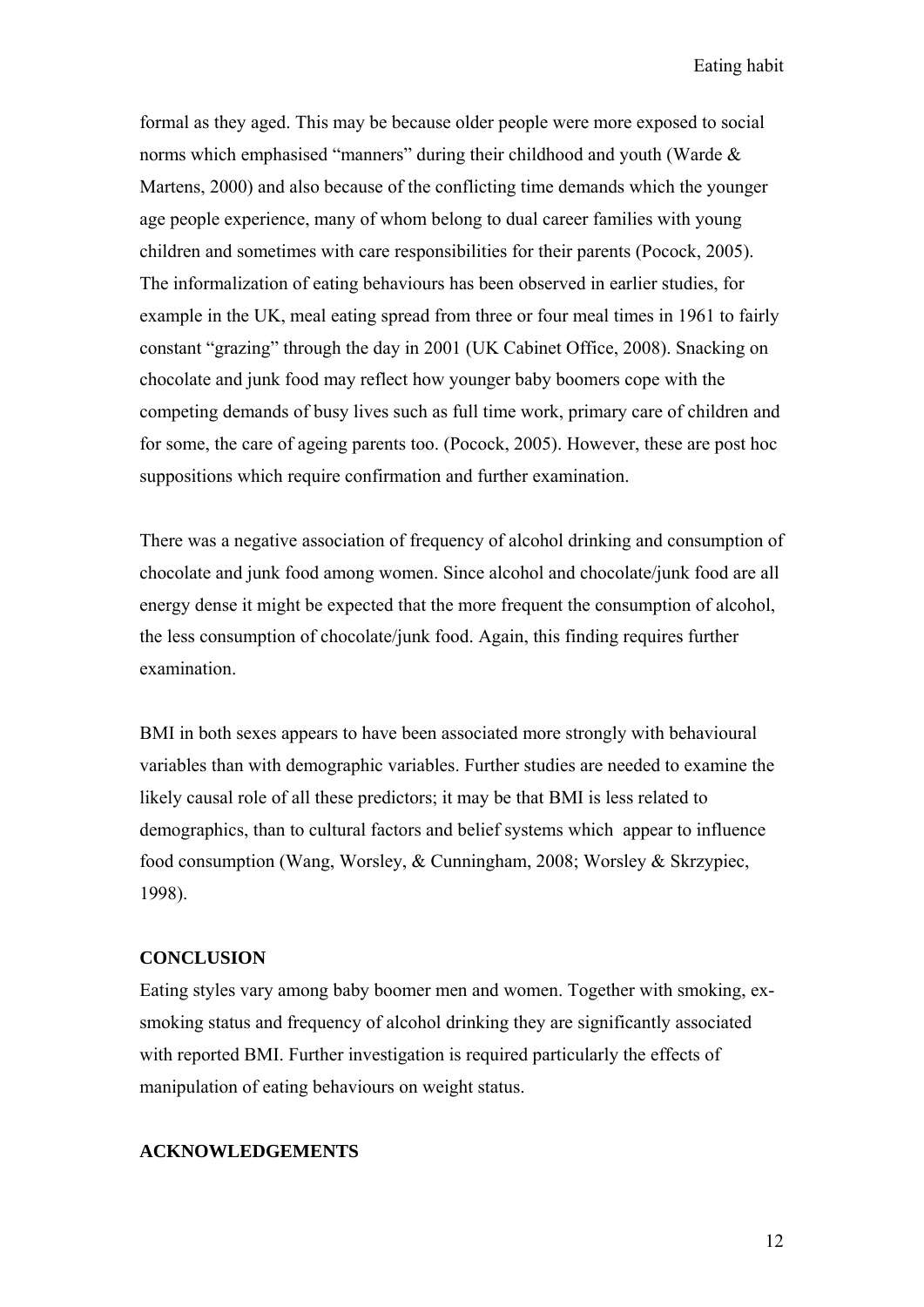The authors would also like to thank Ms A Silveri and Ms Kate Roberts for their

technical assistance, the Australian Research Council (Grant no LP 0560363), Deakin

University, Sodexho Australia, and Sanitarium, who provided funding and support for the study.

#### **References:**

- AIHW (2004). Obesity trends in older Australians. *Australian Institute of Health and Welfare Bulletin*(12), 1-6.
- AIHW (2007). *Older Australia at a glance: 4rd edition*. Canberra: AIHW & DOHA.
- Arif, A., & Rohrer, J. (2005). Patterns of alcohol drinking and its association with obesity: data from the third national health and nutrition examination survey, 1988-1994. *BMC Public Health, 5*(1), 126.
- Australian Bureau of Statistics (2006). *2006 census tables: Australia*. Canberra: ABS.

Australian Government Preventative Health Taskforce (2009). *Australia: The healthiest country by 2020*. Canberra: National Preventative Health Taskforce.

Australian Institute of Health and Welfare (2005). *Statistics on drug use in Australia 2004. AIHW Cat. No. PHE 62* Canberra AIHW (Drug Statistics Series No. 15)

- Barr, E., Magliano, D., Zimmet, P., Polkinghorne, K., Atkins, R., Dunstan, D., et al. (2006). *AusDiab 2005. Tracking the accelerating epidemic: Its causes and outcomes*. Melbourne: The International Diabetes Institute.
- Bolton-Smith, C., Woodward, M., Tunstall-Pedoe, H., & Morrison, C. (2000). Accuracy of the estimated prevalence of obesity from self reported height and weight in an adult Scottish population. *Journal of Epidemiology and Community Health, 54*(2), 143-148.
- Booth, D. A. (1999). Evidence-based reduction of obesity: Identification of a subculture's least fattening eating patterns. *Appetite, 32*(1), 80-85.

Bouchard, C., & Pérusse, L. (1993). Genetics of obesity. *Annual Review of Nutrition, 13*(1), 337-354.

- Bovet, P., Ross, A. G., Gervasoni, J.-P., Mkamba, M., Mtasiwa, D. M., Lengeler, C., et al. (2002). Distribution of blood pressure, body mass index and smoking habits in the urban population of Dar es Salaam, Tanzania, and associations with socioeconomic status. *International Journal of Epidemiology, 31*(1), 240- 247.
- Breslow, R. A., & Smothers, B. A. (2005). Drinking patterns and Body Mass Index in never smokers: National Health Interview Survey, 1997-2001. *American Journal of Epidemiology, 161*(4), 368-376.
- Byles, J. E., & Flicker, L. (2002). 2020 a vision for aged care in Australia. Retrieved from http://www.myerfoundation.org.au
- Campbell, K., Crawford, D., Jackson, M., Cashel, K., Worsley, A., Gibbons, K., et al. (2002). Family food environments of 5-6 year-old-children: Does socioeconomic status make a difference? *Asia Pacific Journal of Clinical Nutrition, 11*(Supplement 3), 553-561.
- Colditz, G., Giovannucci, E., Rimm, E., Stampfer, M., Rosner, B., Speizer, F., et al. (1991). Alcohol intake in relation to diet and obesity in women and men. *The American Journal of Clinical Nutrition, 54*(1), 49-55.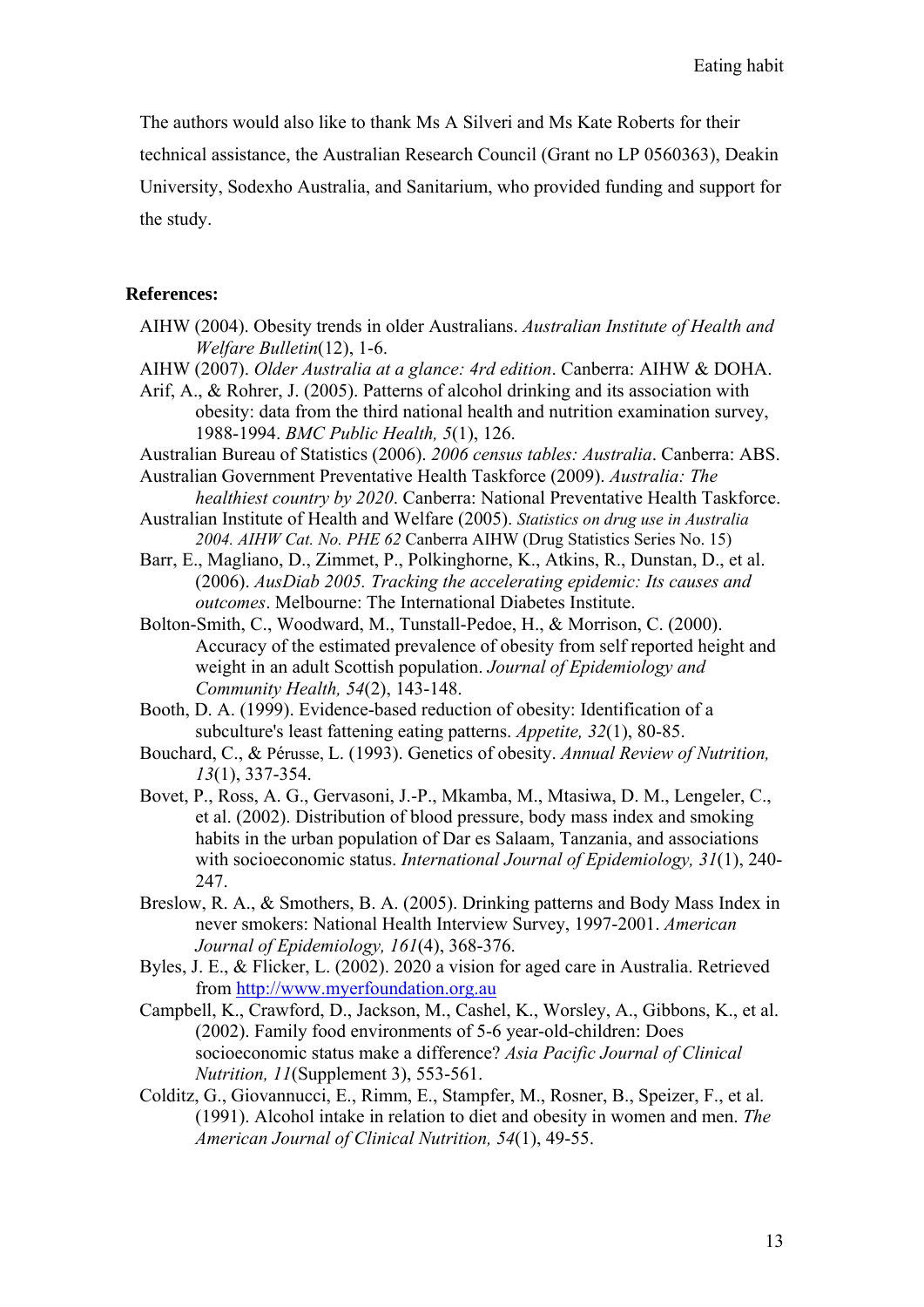- Davies, M. (2000). *The role of commonsense understandings in social inequalities in health: an investigation in the context of dental health.* PhD dissertation, Faculty of Medicine, University of Adelaide.
- Department of Planning and Community Development (2007). *Census 2006. Info Sheet 5: Income distribution.* Melbourne: the Victorian Government Department of Planning and Community Development.

Dillman, D. A. (2009). *Internet, mail, and mixed-mode surveys: The tailored design method*. Hoboken, N.J.: John Wiley & Sons.

Folsom, A. R., Wu, K. K., Rosamond, W. D., Sharrett, A. R., & Chambless, L. E. (1997). Prospective study of hemostatic factors and incidence of coronary heart disease : The Atherosclerosis Risk in Communities (ARIC) Study. *Circulation, 96*(4), 1102-1108.

Ganley, R. M. (1989). Emotion and eating in obesity: A review of the literature. [Article]. *International Journal of Eating Disorders, 8*(3), 343-361.

Germain, D., Wakefield, M., & Durkin, S. (2008). *Smoking prevalence and consumption in Victoria: key findings from the1998–2007 population surveys. CBRC Research Paper Series No. 31.* Melbourne, Australia: Centre for Behavioural Research in Cancer, The Cancer Council Victoria.

Grunert, K., & Wills, J. (2007). A review of European research on consumer response to nutrition information on food labels. *Journal of Public Health, 15*(5), 385- 399.

Hamilton, M., & Hamilton, C. (2006). *Baby boomers and retirement: Dreams, fears, and anxieties*. Sydney: The Australian Institute.

- Hebert, J. R., Hurley, T. G., Peterson, K. E., Resnicow, K., Thompson, F. E., Yaroch, A. L., et al. (2008). Social desirability trait influences on self-reported dietary measures among diverse participants in a multicenter multiple risk factor trial. *The Journal of Nutrition, 138*(1), 226S-234.
- Himmi, T., Brahiti, F., Perrin, J., & Orsini, J. C. (1993). Sensitivity of lateral hypothalamic neurons to nicotine: Origin and possible correlation with nutritional effects of nicotine. *Pharmacology Biochemistry and Behavior, 44*(1), 217-220.
- Hou, X., Jia, W., Bao, Y., Lu, H., Jiang, S., Zuo, Y., et al. (2008). Risk factors for overweight and obesity, and changes in body mass index of Chinese adults in Shanghai. *BMC Public Health, 8*(1), 389.
- Hudmon, K. S., Gritz, E. R., Clayton, S., & Nisenbaum, R. (1999). Eating orientation, postcessation weight gain, and continued abstinence among female smokers receiving an unsolicited smoking cessation intervention. *Health Psychology, 18*(1), 29-36.
- Hunter, W., Wang, W., & Worsley, A. (2007). Retirement planning and expectations of Australian babyboomers. *Annals of the New York Academy of Sciences, 1114*(Healthy Aging and Longevity Third International Conference), 267-278.
- Ippolito, R. A. (2003). Education versus savings as explanations for better health: Evidence from the Health and Retirement Survey. George Mason Law & Economics Research Paper No. 03-04. Retrieved from http://ssrn.com/abstract=377862 or doi:10.2139/ssrn.377862
- Jéquier, E. (1999). Alcohol intake and body weight: A paradox. *The American Journal of Clinical Nutrition, 69*(2), 173-174.
- Katan, M. B. (2009). Weight-loss diets for the prevention and treatment of obesity. *New England Journal of Medicine, 360*(9), 923-925.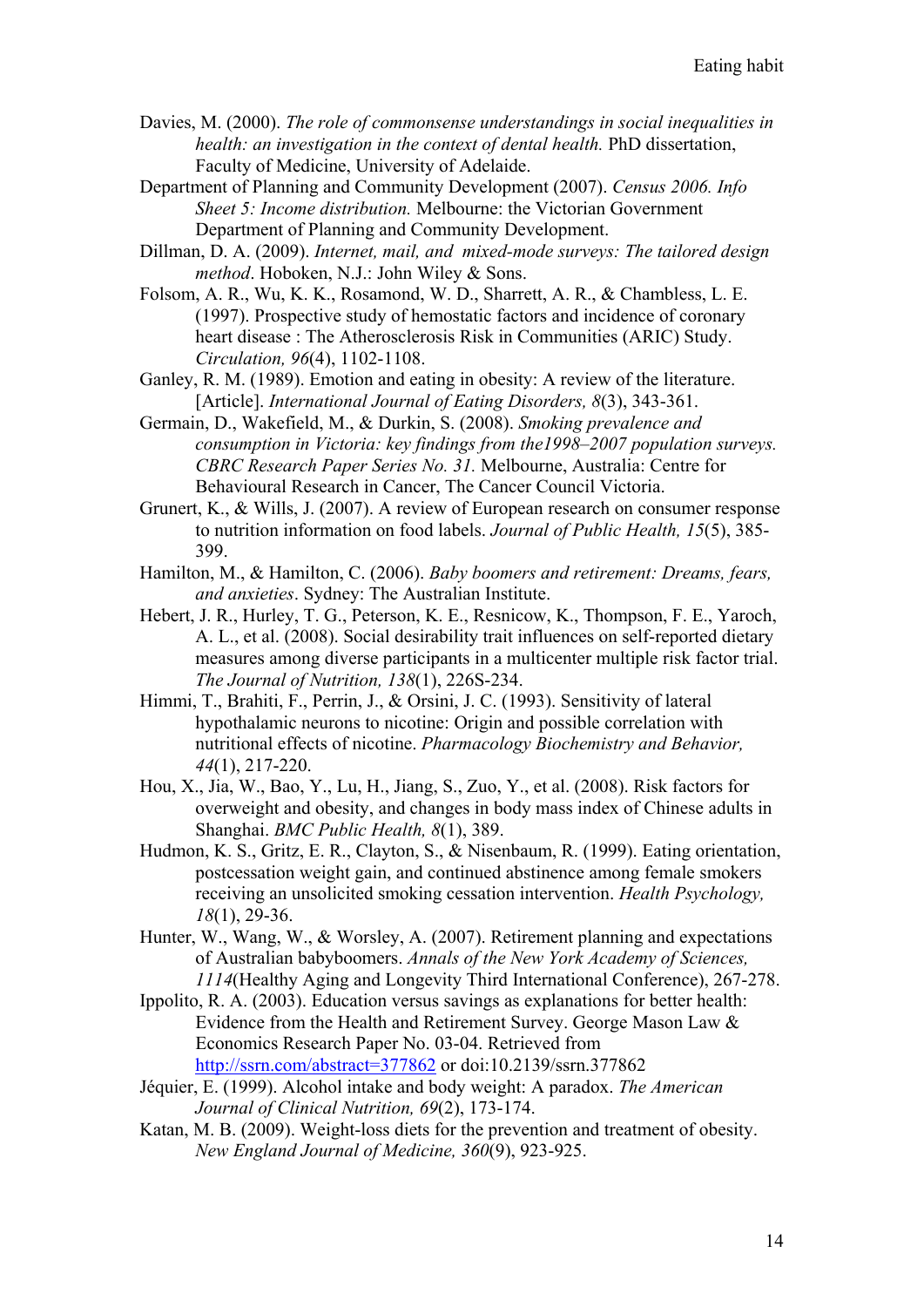- Kent, L. M., & Worsley, A. (2009). Trends in BMI, diet and lifestyle between 1976 and 2005 in North Sydney. *Asia Pacific Journal Of Clinical Nutrition, 18*(3), 453-461.
- Kishton, J. M., & Widaman, K. F. (1994). Unidimensional Versus Domain Representative Parceling of Questionnaire Items: An Empirical Example. *Educational and Psychological Measurement, 54*(3), 757-765.
- Klesges, R. C., Meyers, A. W., Klesges, L. M., & LaVasque, M. E. (1989). Smoking, body weight, and their effects on smoking behavior: A comprehensive review of the literature. *Psychological Bulletin, 106*(2), 204-230.
- Kruger, J., Michels Blanck, H., & Gillespie, C. (2008). Dietary practices, dining out behavior, and physical activity correlates of weight loss maintenance. *Preventing Chronic Disease, 5*(1), A11.
- Laaksonen, M., Rahkonen, O., & Prättälä, R. (1998). Smoking status and relative weight by educational level in Finland, 1978-1995. *Preventive Medicine, 27*(3), 431-437.
- Lejeune, M. P. G. M., van Aggel-Leijssen, D. P. C., van Baak, M. A., & Westerterp-Plantenga, M. S. Effects of dietary restraint vs exercise during weight maintenance in obese men. *European Journal of Clinical Nutrition, 57*(10), 1338-1344.
- Levine, M. D., Perkins, K. A., & Marcus, M. D. The characteristics of women smokers concerned about postcessation weight gain. *Addictive Behaviors, 26*(5), 749-756.
- Liu, S., Serdula, M. K., Williamson, D. F., Mokdad, A. H., & Byers, T. (1994). A prospective study of alcohol intake and change in body weight among US adults. *American Journal of Epidemiology, 140*(10), 912-920.
- Lukasiewicz, E., Mennen, L. I., Bertrais, S., Arnault, N., Preziosi, P., Galan, P., et al. (2005). Alcohol intake in relation to body mass index and waist-to-hip ratio: The importance of type of alcoholic beverage. *Public Health Nutrition, 8*(3), 315-320.
- Malik, V. S., & Hu, F. B. (2007). Popular weight-loss diets: From evidence to practice. *Nat Clin Pract Cardiovasc Med, 4*(1), 34-41.
- Marsh, H. W., Kit-Tai, H., & Zhonglin, W. (2004). In Search of Golden Rules: Comment on Hypothesis-Testing Approaches to Setting Cutoff Values for Fit Indexes and Dangers in Overgeneralizing Hu and Bentler's (1999) Findings. *Structural Equation Modeling, 11*(3), 320-341.
- Molarius, A., Seidell, J. C., Kuulasmaa, K., Dobson, A. J., & Sans, S. (1997). Smoking and relative body weight: an international perspective from the WHO MONICA Project. *Journal of Epidemiology and Community Health, 51*(3), 252-260.
- Munck, I. M. E. (1979). Model building in comparative education. Applications of the LISREL method to cross-national survey data *International Association for the Evaluation Achievement Monograph Series* (Vol. 10): Almqvist & Wiksell, Stockholm.
- Muthén, L. K., & Muthén, B. O. (2007). *Mplus user's guide*. Los Angeles, CA: Muthén & Muthén.
- Nasser, F., & Takahashi, T. (2003). The Effect of Using Item Parcels on Ad Hoc Goodness-of-Fit Indexes in Confirmatory Factor Analysis: An Example Using Sarason&apos's Reactions to Tests. *Applied Measurement in Education, 16*(1), 75 - 97.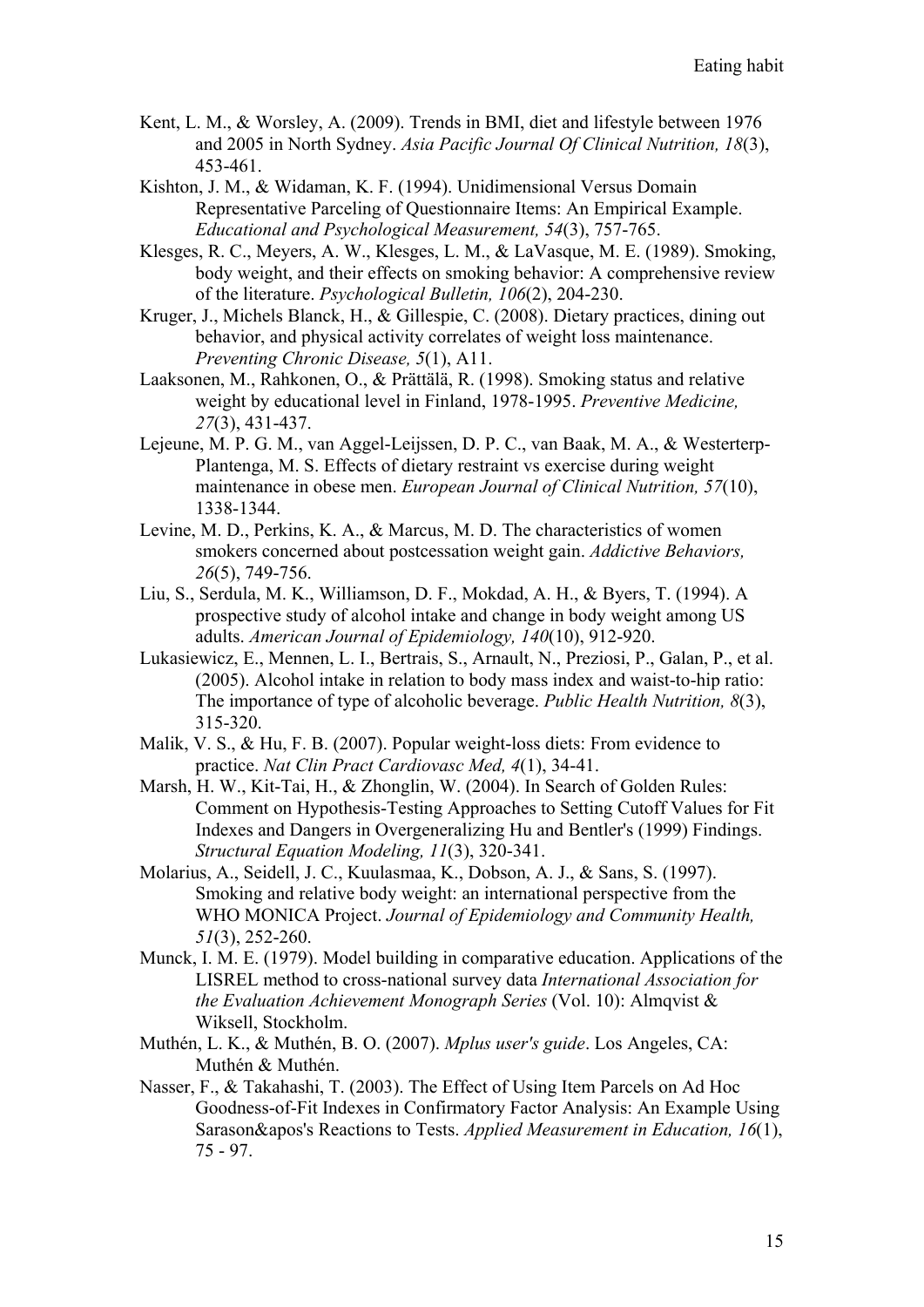- Nicklas, T. A., Myers, L., Reger, C., Beech, B., & Berenson, G. S. (1998). Impact of breakfast consumption on nutritional adequacy of the diets of young adults in Bogalusa, Louisiana: Ethnic and gender contrasts. *Journal of the American Dietetic Association, 98*(12), 1432-1438.
- Ortega, R. M., Redondo, M. R., Lopez-Sobaler, A. M., Quintas, M. E., Zamora, M. J., Andres, P., et al. (1996). Associations between obesity, breakfast-time food habits and intake of energy and nutrients in a group of elderly Madrid residents. *Journal of the American College of Nutrition, 15*(1), 65-72.
- Pocock, B. (2005). Work-life 'balance' in Australia: Limited progress, dim prospects. *Asia Pacific Journal of Human Resources, 43*(2), 198-209.
- Povey, R., Conner, M., Sparks, P., James, R., & Shepherd, R. (1998). Interpretations of healthy and unhealthy eating, and implications for dietary change. *Health Education Research, 13*(2), 171-183.
- Productivity commission (2004). *Economic implications of an ageing Australia*. Canberra.
- Rampersaud, G. C., Pereira, M. A., Girard, B. L., Adams, J., & Metzl, J. D. (2005). Breakfast habits, nutritional status, body weight, and academic performance in children and adolescents. *Journal of the American Dietetic Association, 105*(5), 743-760.
- Rangan, A. M., Schindeler, S., Hector, D. J., & Gill, T. P. (2009). Assessment of typical food portion sizes consumed among Australian adults. *Nutrition & Dietetics, 66*(4), 227-233.
- Redondo, M. R., Ortega, R. M., López-Sobaler, A. M., Quintas, M. E., & Andrés, P. (1996). Food, energy and nutrient intake at breakfast in a group of elderly persons. Most common problems and differences related to body mass index. *Archivos latinoamericanos de nutrición, 46*(4), 275-281.
- Rohrer, J., Rohland, B., Denison, A., & Way, A. (2005). Frequency of alcohol use and obesity in community medicine patients. *BMC Family Practice, 6*(1), 17.
- Rőssner, S. (Writer) (2001). Obesity in the elderly a future matter of concern? [Article], *Obesity Reviews*: Wiley-Blackwell.
- Schlundt, D., Hill, J., Sbrocco, T., Pope-Cordle, J., & Sharp, T. (1992). The role of breakfast in the treatment of obesity: a randomized clinical trial. *The American Journal of Clinical Nutrition, 55*(3), 645-651.
- Sobal, J., & Stunkard, A. J. (1989). Socioeconomic status and obesity: A review of the literature. *Psychological Bulletin, 105*(2), 260-275.
- Spencer, E. A., Appleby, P. N., Davey, G. K., & Key, T. J. (2002). Validity of selfreported height and weight in 4808 EPIC-Oxford participants. *Public Health Nutrition, 5*, 561-565.
- SPSS (2008). SPSS for Windows (Version 17). Chicago: SPSS Inc.
- Strategy Unit (2008). *Food: An analysis of the issues*. Retrieved 13 September 2010. from

<http://www.cabinetoffice.gov.uk/media/cabinetoffice/strategy/assets/food/foo d\_analysis.pdf>.

- Stunkard, A. J., & Messick, S. (1985). The three-factor eating questionnaire to measure dietary restraint, disinhibition and hunger. *Journal of Psychosomatic Research, 29*(1), 71-83.
- Swinburn, B., & Egger, G. (2002). Preventive strategies against weight gain and obesity. *Obesity Reviews, 3*(4), 289-301.
- UK Cabinet Office (2008). *Food matters: Towards a strategy for the 21st century (Ref: 288497/0708)*. London: The Strategy Unit.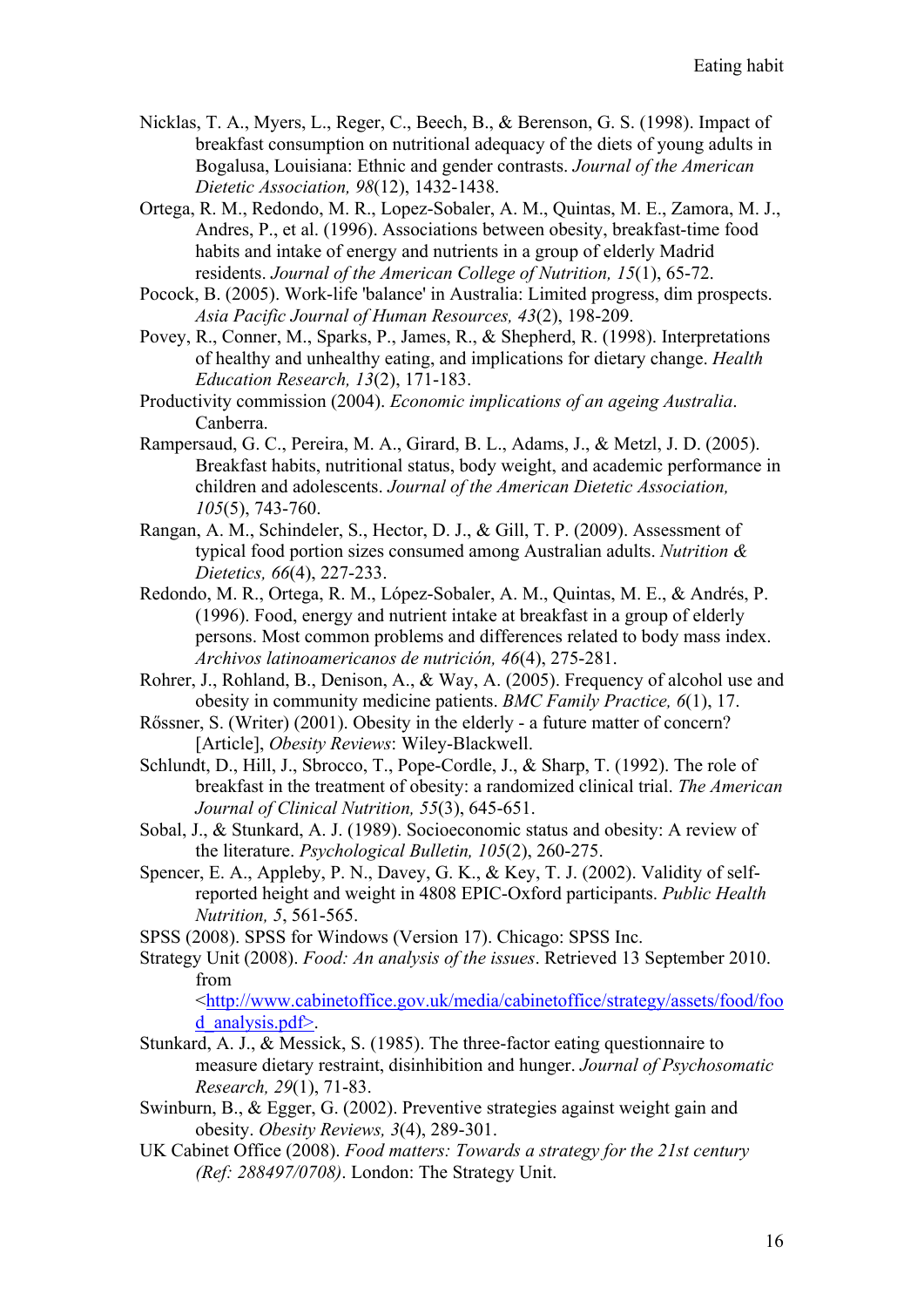- Venn, A. J., Thomson, R. J., Schmidt, M. D., Cleland, V. J., Curry, B. A., Gennat, H. C., et al. (2007). Overweight and obesity from childhood to adulthood: A follow-up of participants in the 1985 Australian Schools Health and Fitness Survey. *The Medical Journal of Australia, 186*(9), 458-460.
- Villablanca, A. C., McDonald, J. M., & Rutledge, J. C. (2000). Smoking and cardiovascular disease. *Clinics in Chest Medicine, 21*(1), 159-172.
- Wang, W., Worsley, A., & Cunningham, E. (2008). Social ideological influences on reported food consumption and BMI. *International Journal of Behavioral Nutrition and Physical Activity, 5*(20).
- Warde, A., & Martens, L. (2000). *Eating out: Social differentiation, consumption and pleasure*. Cambridge: Cambridge University Press.
- Westerterp-Plantenga, M. S., Wijckmans-Duijsens, N. E. G., Verboeket-van de Venne, W. P. G., de Graaf, K., van het Hof, K. H., & Weststrate, J. A. (1998). Energy intake and body weight effects of six months reduced or full fat diets, as a function of dietary restraint. [Article]. *International Journal of Obesity & Related Metabolic Disorders, 22*, 14.
- Williamson, D. F., Forman, M. R., Binkin, N. J., Gentry, E. M., Remington, P. L., & Trowbridge, F. L. (Writer) (1987). Alcohol and body weight in the United States adults [Article], *American Journal of Public Health*: American Public Health Association.
- Wing, R. R., & Phelan, S. (2005). Long-term weight loss maintenance. *The American Journal of Clinical Nutrition, 82*(1), 222S-225.
- World Health Organization (2000). *Obesity: Preventing and managing the global epidemic*. Geneva: WHO.
- Worsley, A., & Skrzypiec, G. (1998). Environmental attitudes of senior secondary school students in South Australia. *Global Environmental Change, 8*(3), 209- 225.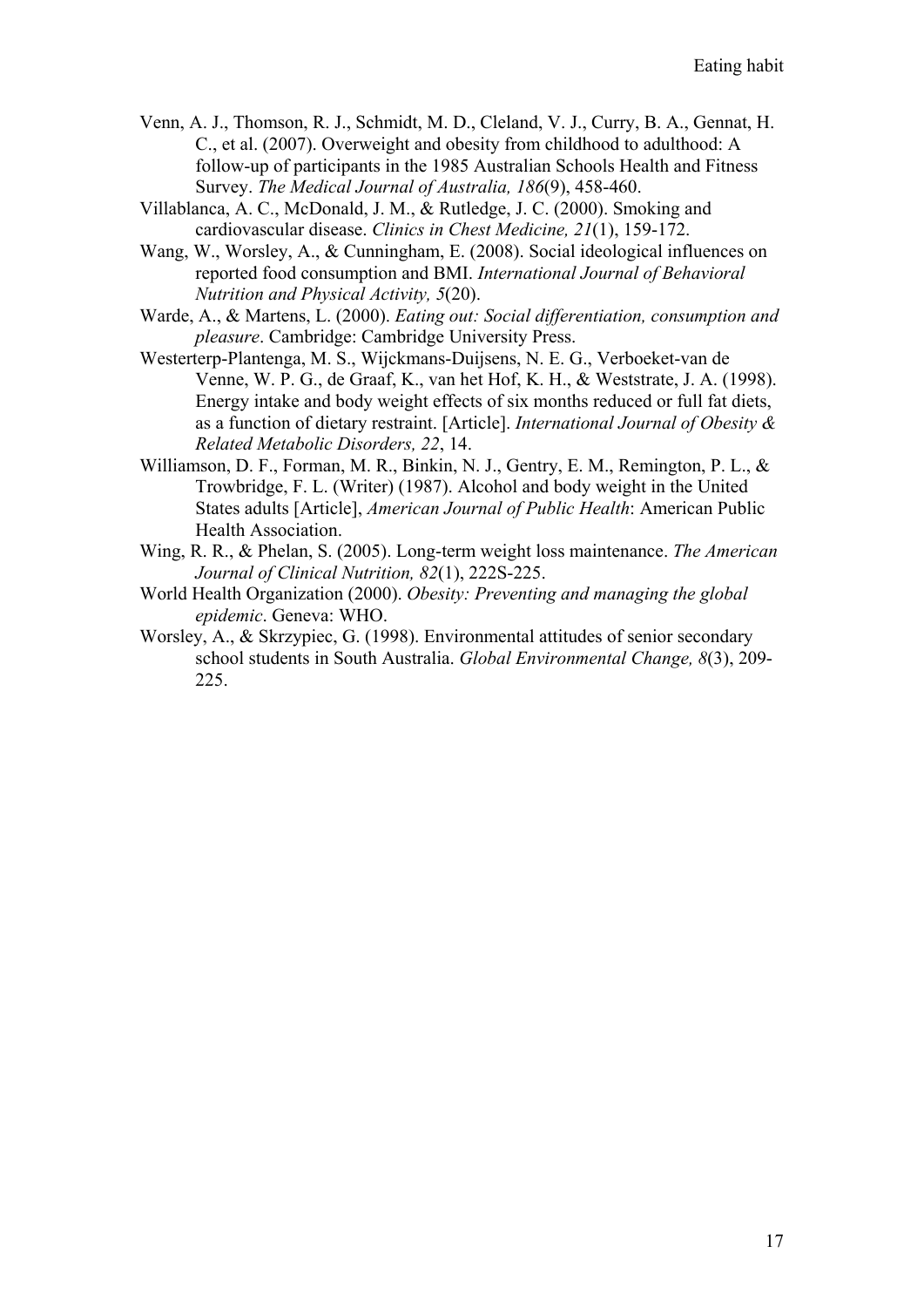| Demographics                           |                            | Male        | Female      | Total       |
|----------------------------------------|----------------------------|-------------|-------------|-------------|
|                                        |                            | $(n = 314)$ | $(n = 528)$ | $(n = 842)$ |
| Age                                    | Mean                       | 57.29       | 57.08       | 57.16       |
|                                        | (SD)                       | (7.18)      | (7.28)      | (7.24)      |
| Education                              | Primary school or less     | 2.2         | 2.8         | 2.6         |
| $(\%)$                                 | Secondary school           | 36.0        | 36.0        | 35.8        |
|                                        | TAFE or college diploma    | 19.4        | 18.8        | 19.0        |
|                                        | Bachelors degree           | 15.6        | 14.3        | 14.7        |
|                                        | Tertiary education         | 9.9         | 14.1        | 12.5        |
|                                        | Masters degree or higher   | 8.0         | 5.5         | 6.4         |
| Marital                                | Single/separated/divorced/ | 16.2        | 27.3        | 23.1        |
| status                                 | widowed                    |             |             |             |
| $(\%)$                                 | Married/defacto            | 83.4        | 72.5        | 76.2        |
| Family                                 | $<$ \$10K                  | 3.2         | 4.5         | 4.1         |
| income                                 | $$10K - $20K$              | 7.6         | 8.5         | 8.2         |
| $(\%)$                                 | \$20K - \$35K              | 12.7        | 15.8        | 14.6        |
|                                        | \$35K - \$50K              | 15.6        | 17.5        | 16.8        |
|                                        | \$50K - \$100K             | 33.4        | 30.1        | 31.2        |
|                                        | > \$100K                   | 25.5        | 18.5        | 21.1        |
| Smoke $(\% )$                          | Yes                        | 12.4        | 10.0        | 10.8        |
| Ex-smoke<br>$\left(\frac{0}{0}\right)$ | Yes                        | 41.1        | 29.8        | 33.8        |
| Alcohol $(\% )$                        | Yes                        | 76.4        | 64.6        | 68.7        |
| Number of                              | Mean                       | 9.06        | 3.94        | 5.86        |
| glasses of                             | (SD)                       | (11.02)     | (4.97)      | (8.20)      |
| alcohol a<br>week                      |                            |             |             |             |

| anie |  |
|------|--|
|      |  |

Socio-demographic characteristics across gender groups

*Note:* SD=Standard deviation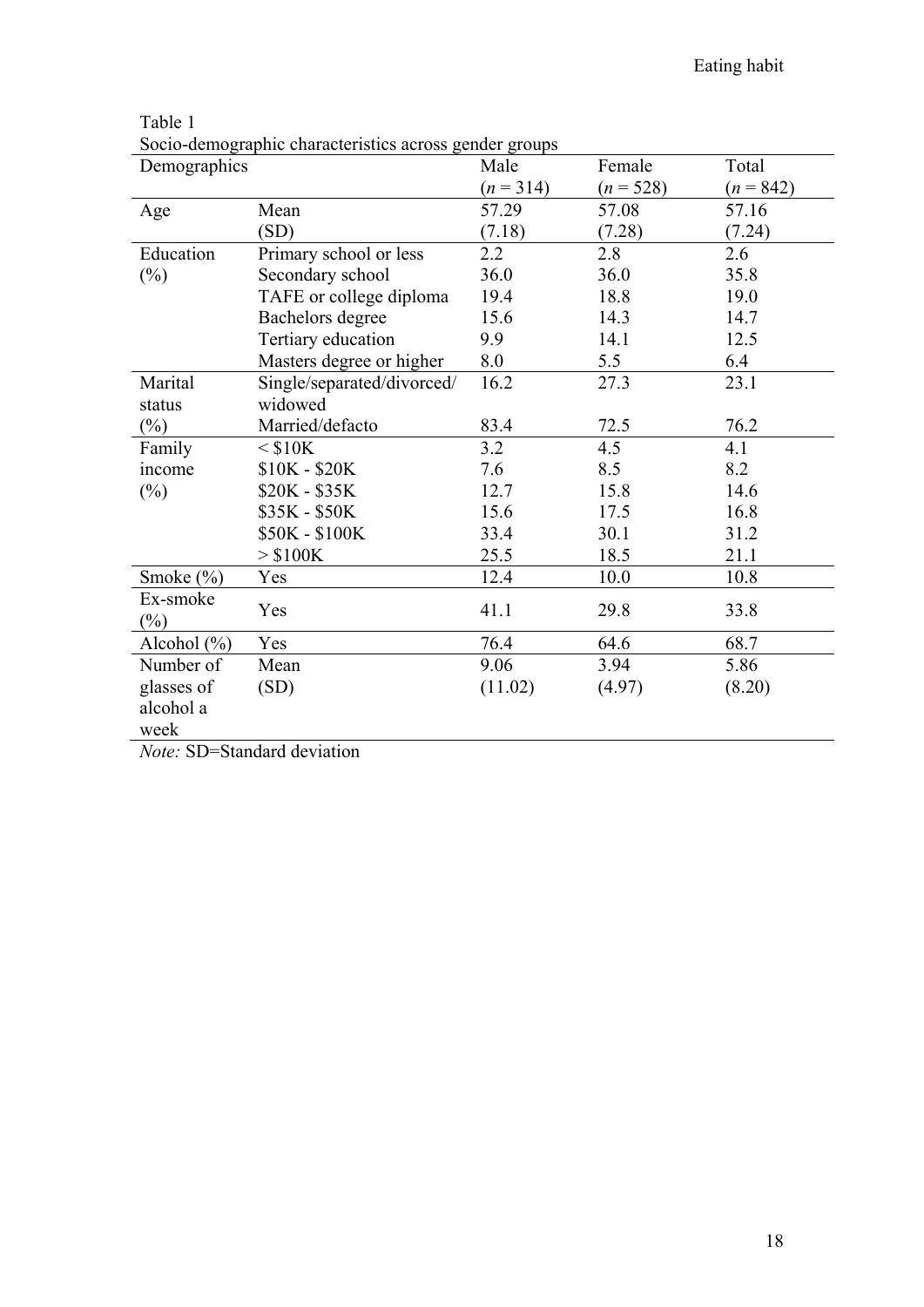|                                                | $\sum_{i=1}^{n}$<br>Always $(\% )$ |             |             |                 |  |
|------------------------------------------------|------------------------------------|-------------|-------------|-----------------|--|
|                                                | Men                                | Women       | Total       | $(n=642, df=2)$ |  |
|                                                | $(n = 224)$                        | $(n = 398)$ | $(n = 642)$ |                 |  |
| 1. Unconstrained eating ( $\alpha$ = 0.53)     |                                    |             |             |                 |  |
| a. Skip meals                                  | 4.8                                | 7.0         | 6.2         | 1.75            |  |
| d. Eat food in public areas                    | 7.1                                | 6.0         | 6.4         | 2.26            |  |
| i. Eat food with your fingers                  | 13.1                               | 9.1         | 10.6        | 11.57**         |  |
| v. Eat by yourself                             | 16.8                               | 24.0        | 21.3        | $6.22*$         |  |
| w. Have different meals/food                   | 7.8                                | 9.3         | 8.8         | .63             |  |
| from rest of your household                    |                                    |             |             |                 |  |
| aa. Eat whenever you feel                      | 20.5                               | 22.9        | 22.0        | 4.26            |  |
| hungry                                         |                                    |             |             |                 |  |
| af. Drive the car whilst eating                | 1.9                                | 2.5         | 2.3         | .28             |  |
| 2. Traditional eating style ( $\alpha$ = 0.55) |                                    |             |             |                 |  |
| k. Eat at the table                            | 55.5                               | 61.2        | 59.1        | 12.57**         |  |
| l. Make tea with tea-leaves                    | 18.0                               | 20.0        | 19.2        | $6.37**$        |  |
| y. Don't you watch the TV                      | 26.8                               | 25.5        | 26.0        | .24             |  |
| during main meals                              |                                    |             |             |                 |  |
| z. Eat meals on your knee not at               | 17.5                               | 14.8        | 15.8        | 1.09            |  |
| the table <sup>a</sup>                         |                                    |             |             |                 |  |
| ac. Sit down for 20-30 minutes                 | 46.6                               | 42.3        | 43.9        | 1.93            |  |
| for lunch                                      |                                    |             |             |                 |  |
| ad. Sit with other family                      | 77.6                               | 80.4        | 79.3        | 2.38            |  |
| members for evening meals                      |                                    |             |             |                 |  |
| ae. Sit down for breakfast                     | 69.1                               | 73.1        | 71.6        | 3.50            |  |
| 3. Gulping ( $\alpha$ = 0.76)                  |                                    |             |             |                 |  |
| b. Take big mouthfuls                          | 20.5                               | 12.1        | 15.2        | 14.71**         |  |
| c. Don't you chew your food                    | 14.3                               | 13.2        | 13.6        | .23             |  |
| properly                                       |                                    |             |             |                 |  |
| h. Chew your food carefully <sup>a</sup>       | 53.8                               | 52.4        | 52.9        | 2.64            |  |
| 4. Chocolate & junk food ( $\alpha$ = 0.55)    |                                    |             |             |                 |  |
| p. Eat confectionery                           | 10.0                               | 13.7        | 12.4        | $8.60*$         |  |
| r. Eat lots of chocolate                       | 9.0                                | 9.8         | 9.5         | 2.57            |  |
| s. Eat ice cream                               | 10.0                               | 9.0         | 9.4         | 2.33            |  |
| t. Eat chips and crisps                        | 6.8                                | 5.0         | 5.6         | 1.17            |  |
| u. Eat what everyone else eats                 | 47.5                               | 45.8        | 46.5        | .28             |  |

Table 2 Eating habit item under each construct and their percentages of frequency

*Note:* 5-point Likert scale (*never – always*). % Always = aggregate of Frequent and Always. <sup>a.</sup> Items reverse scored. \* $p$ <.05; \*\* $p$ <.001.